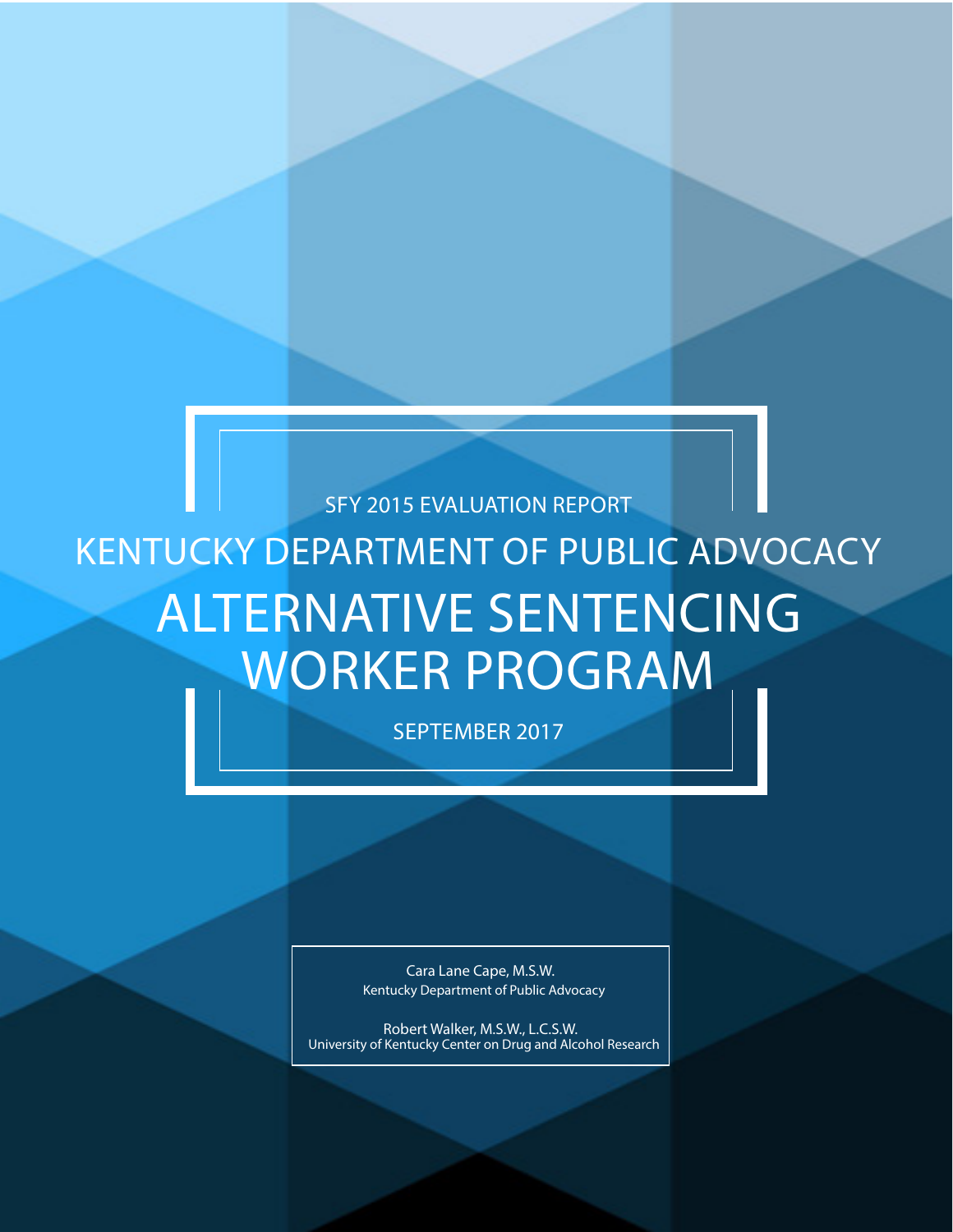

## **COMMONWEALTH OF KENTUCKY DEPARTMENT OF PUBLIC ADVOCACY**

5 Mill Creek Park . FRANKFORT, KENTUCKY 40601 . 502-564-8006 . FAX: 502-695-6766

September 15, 2017

John Tilley Secretary, Kentucky Justice & Public Safety Cabinet Office of the Secretary 125 Holmes Street Frankfort, KY 40601-2108

Dear Secretary Tilley,

This independent Report documents the second year of our Alternative Sentencing Worker Program (ASW). From the first pilot efforts, we have sought to demonstrate the outcomes of the program and this year adds more weight to the idea that the program has achieved important goals. The Report summarizes Findings from the evaluation of the program regarding clients served during State Fiscal Year 2015. We examined program effects 12 months after the courts had accepted the ASW plans.

The ASW Program is grounded in HB 463 and is designed to reduce incarceration costs safely and in a humanitarian manner. The ASW program has worked to maximize the use of community-based services in lieu of incarceration. We have sought ways to navigate clients into community services in order to meet their needs while at the same time achieving the state's goals for reduced incarceration cost.

We served 369 clients in SFY 2015 and achieved a return on investment of \$3.76 for every \$1.00 of program cost.

This evaluation was done under the supervision and guidance of the University of Kentucky Center on Drug and Alcohol Research using data collected by our ASW staff and administrators. All analyses and conclusions have been guided by Robert Walker, M.S.W., L.C.S.W. at the University of Kentucky.

Although DPA represents but a small part of the Cabinet's budget, the ASW program has demonstrated an important role in not only meeting a mandate to provide quality legal representation to our clients suffering from substance use or a mental illness but also to help meet key Cabinet goals regarding safely reducing the cost of incarceration.

Should you have any questions about this program or this Report, please feel free to contact me.

Sincerely,

Edward C. Monchan

Edward C. Monahan Public Advocate

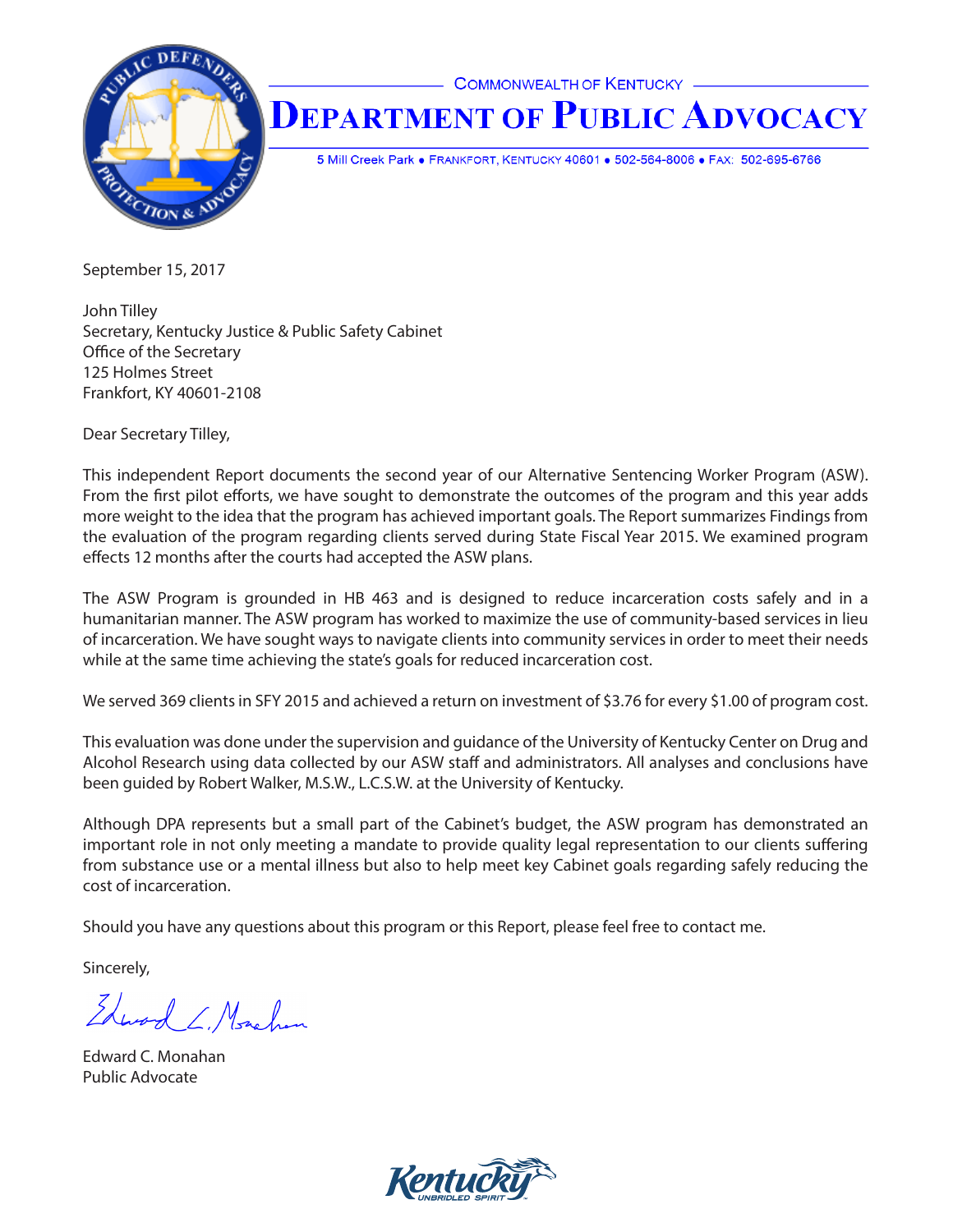Kentucky Department of Public Advocacy | Alternative Sentencing Worker Program Evaluation

## Kentucky Cabinet for Justice and Public Safety

## Cabinet Leadership



John Tilley Cabinet Secretary



Jonathan Grate Deputy Secretary



Van Ingram Executive Director Office of Drug Control Policy

## Kentucky Department of Public Advocacy

## Agency Leadership

Edward C. Monahan Public Advocate

Damon Preston B. Scott West Deputy Public Advocate General Counsel

Samuel Cox Glenda Edwards Law Operations Division Director Trial Division Director

Tim Arnold Jeff Sherr

Post-Trial Division Director **Education and Strategic Planning Branch Manager** 

## Alternative Sentencing Worker Program Leadership

Sarah G. Johnson, M.S.W, C.S.W. Cara Lane Cape, M.S.W. 5 Mill Creek Park 5 Mill Creek Park Frankfort, Kentucky 40601 Frankfort, Kentucky 40601 SarahG.Johnson@ky.gov CaraL.Cape@ky.gov

Defender Services Branch Manager Alternative Sentencing Program Supervisor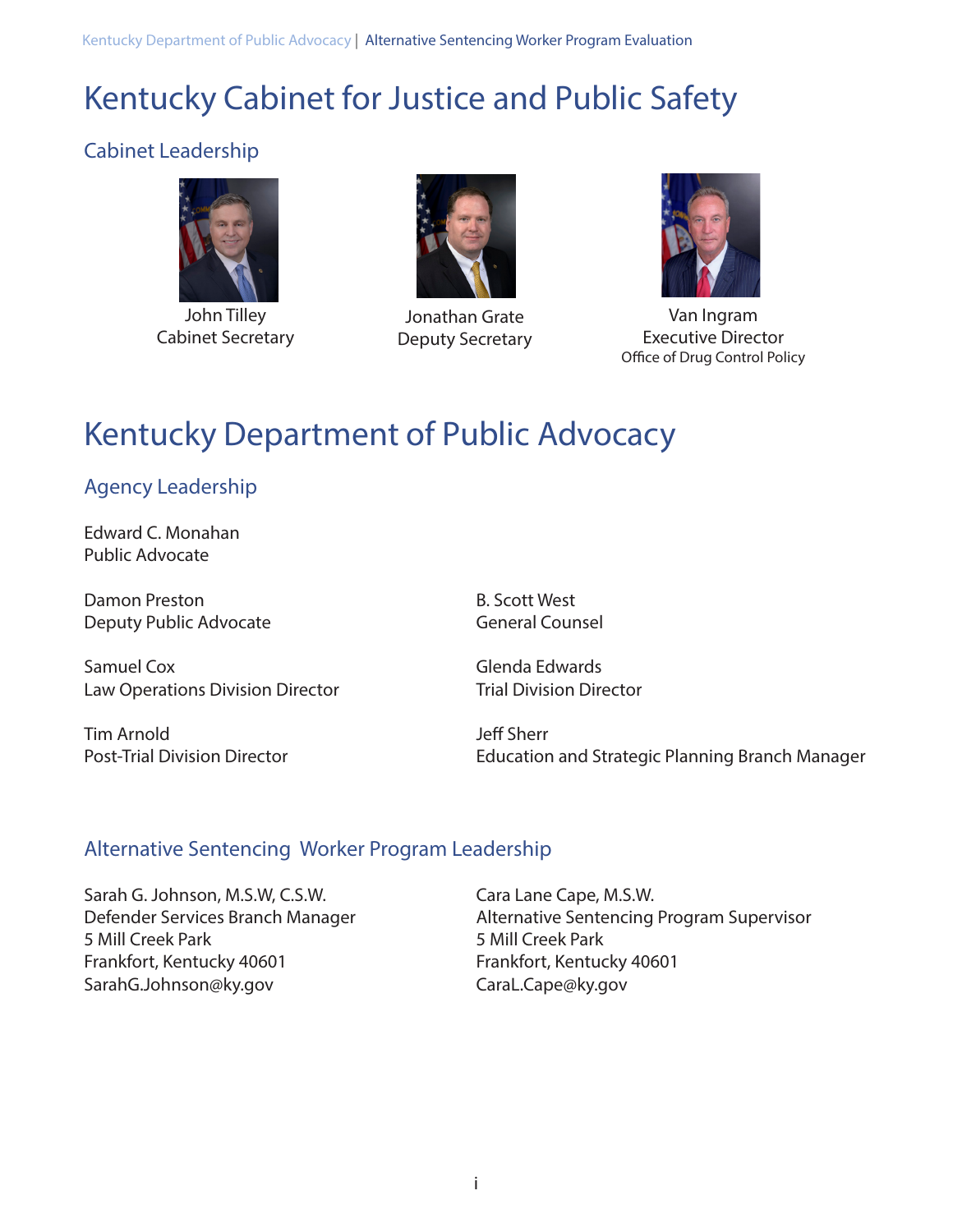## Executive Summary

In SFY 2015, The Department of Public Advocacy Alternative Sentencing Worker (ASW) Program served 369 clients charged with felonies and misdemeanors statewide.







**17.1%**<br>REPORTED HEROIN USE



REPORTED USING 25.2% ILLEGALLY OBTAINED METHADONE



SERVICES PROVIDED TO

ASWs were located in 23 offices around the state, providing services in 70 of the 120 Kentucky counties.

- » 85.1% had been unemployed at the time of their arrest on current charges.
- » 23% reported having had a brain injury.
- » Almost half (42.8%) had been diagnosed with a Depression Disorder.
- » 36.9% had been diagnosed with an Anxiety Disorder.
- » 20.3% had been diagnosed with Bipolar Disorder.
- » The clients had a lifetime average of 8.8 previous incarceration episodes.
- » 88.9% of the clients were referred to substance abuse treatment.
- » 28.2% were referred for mental health treatment.

Clients only ended up serving 21,243 days incarcerated out of the 105,143 days they would have served in the 12 months of the project follow-up – a reduction of 80%.

**REDUCTION IN DAYS** 80% INCARCERATED



For every dollar spent on the ASW Program, there was a \$3.76 return on investment from incarceration costs that were avoided due to interventions.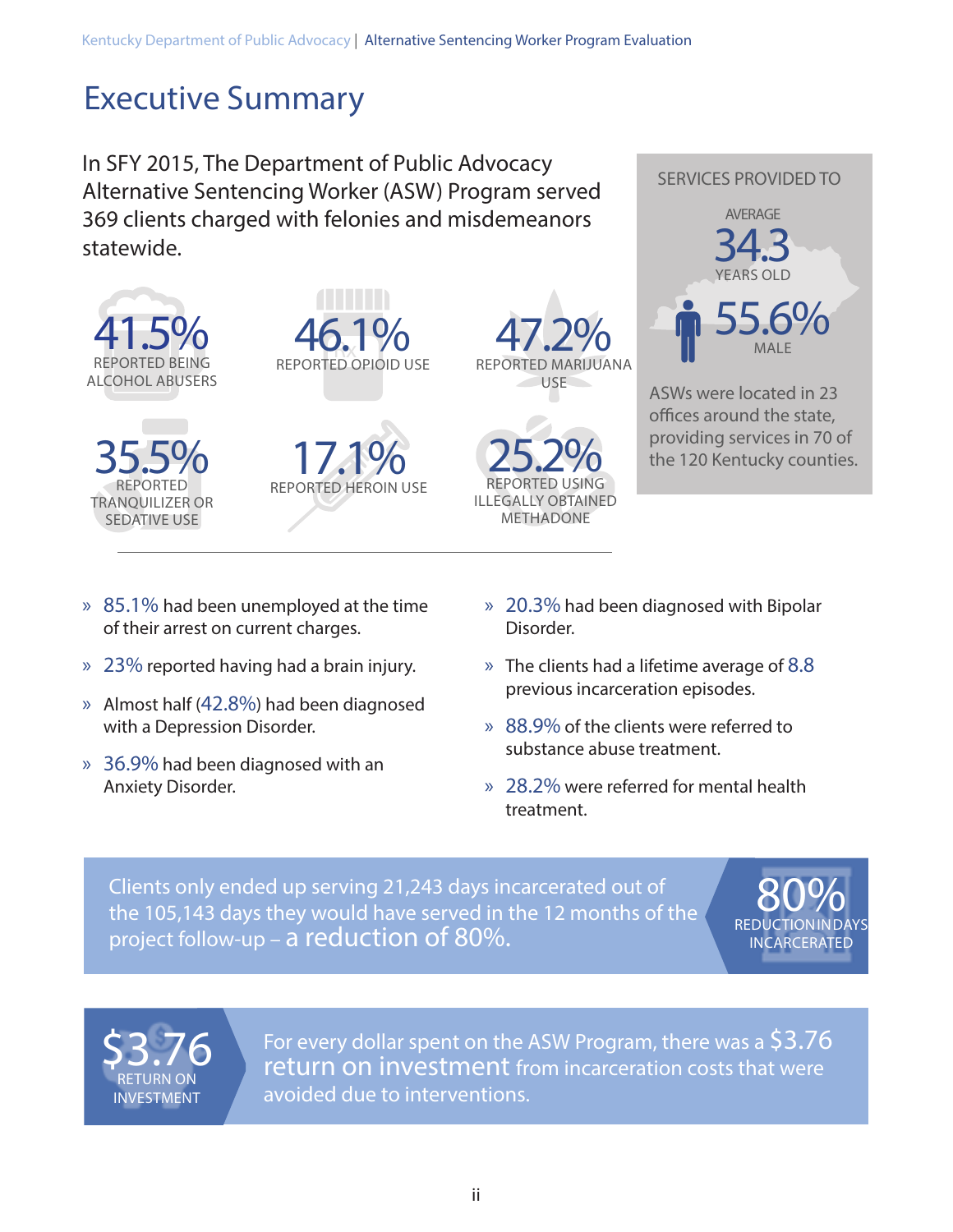## Table of Contents

| The Context of the Alternative Sentencing Worker Program 1          |  |
|---------------------------------------------------------------------|--|
|                                                                     |  |
|                                                                     |  |
|                                                                     |  |
|                                                                     |  |
|                                                                     |  |
|                                                                     |  |
|                                                                     |  |
|                                                                     |  |
|                                                                     |  |
|                                                                     |  |
|                                                                     |  |
| ASW Client Characteristics During Assessment of Needs               |  |
|                                                                     |  |
|                                                                     |  |
|                                                                     |  |
|                                                                     |  |
| Sentencing and Incarceration in the 12 Months Following Alternative |  |
|                                                                     |  |
|                                                                     |  |
|                                                                     |  |
|                                                                     |  |
|                                                                     |  |
|                                                                     |  |
|                                                                     |  |
|                                                                     |  |
|                                                                     |  |
|                                                                     |  |
|                                                                     |  |
|                                                                     |  |
|                                                                     |  |
|                                                                     |  |
|                                                                     |  |

Kentucky Department of Public **Advocacy** Alternative Sentencing Worker Program

SFY 2015 Evaluation Report September 2017

#### Submitted by:

Edward C. Monahan, Public Advocate Kentucky Department of Public Advocacy 5 Mill Creek Park Frankfort, Kentucky 40601

#### Report prepared by:

Cara Lane Cape, M.S.W. Kentucky Department of Public Advocacy 5 Mill Creek Park Frankfort, Kentucky 40601

Robert Walker, M.S.W., L.C.S.W. University of Kentucky Center on Drug and Alcohol Research 333 Waller Avenue, Suite 480 Lexington, Kentucky 40504

Recommended citation:

Cape, C.L. & Walker, R. (2017). Alternative Sentencing Worker Program SFY 2015 Evaluation Report. Kentucky Department of Public Advocacy. Frankfort, Kentucky.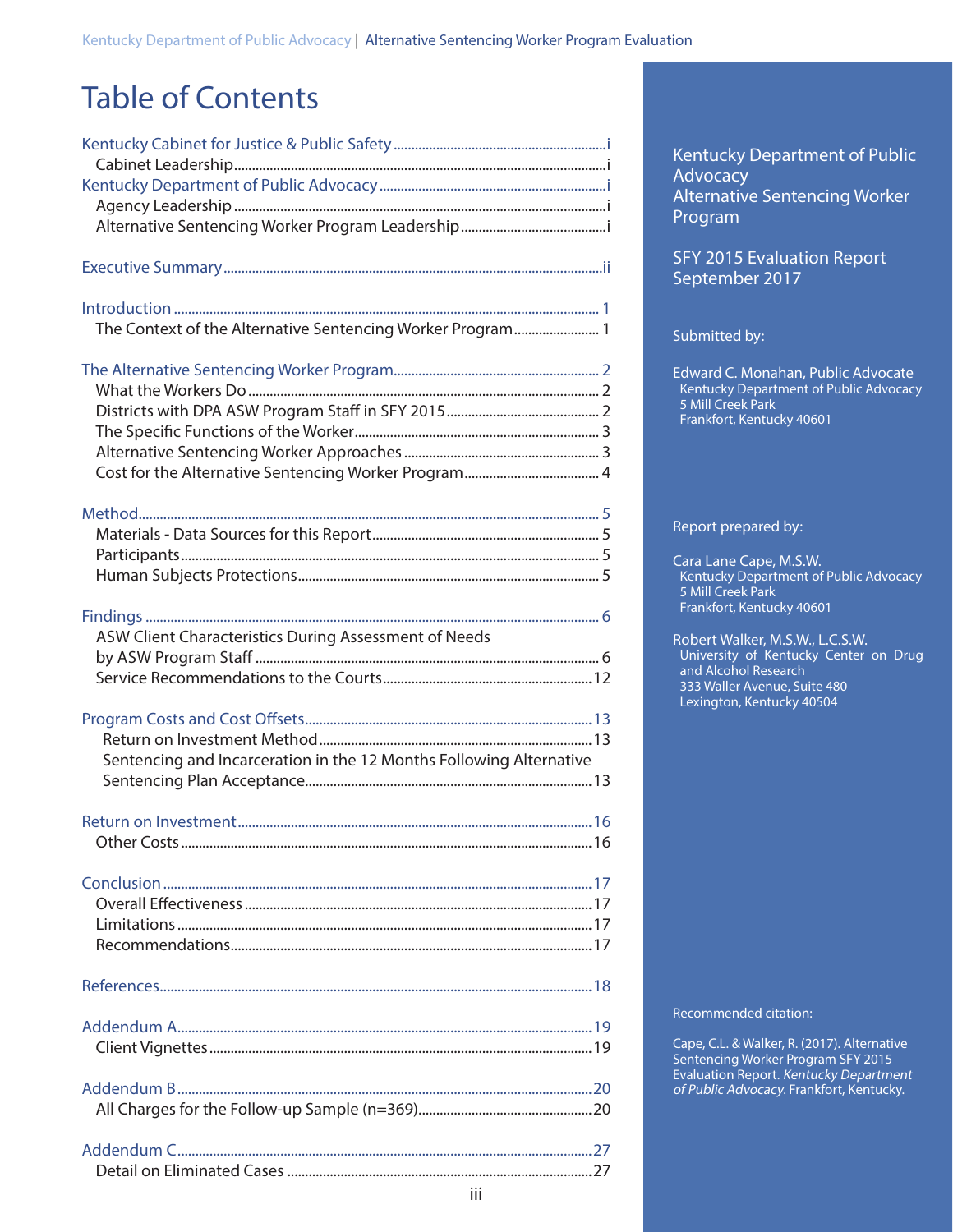## Introduction

The Kentucky Department of Public Advocacy continues to provide a wide range of defense services for individuals in the Kentucky Criminal Justice System. Since the Alternative Sentencing Worker Program began as a small pilot project, the DPA has placed continuing emphasis on the importance of a version of holistic defense that brings a multidisciplinary team into the defense idea with the task of providing alternatives to traditional incarceration sentences. In Kentucky, the passage of legislation designed to reduce excessive incarceration dovetails with defense interests in preserving individuals' liberty wherever possible. The singular value of the Alternative Sentencing Worker Program is that it achieves client buy-in to engage in rehabilitation, treatment, and other services in lieu of incarceration. The engagement with these services also aims at reducing longer-term problems such as substance use that often lead to arrest.

## The Context of the Alternative Sentencing Worker Program

Alternative Sentencing was developed in the context of rising rates of incarceration and increased use of plea bargaining in the criminal justice system. "Plea bargaining is a defining, if not the defining, feature of the federal criminal justice system" (Brown and Bunnell, 2006:1063) and it has likewise become a defining characteristic of the state systems as well. Among the concerns with plea bargaining is the degree to which the process is top-down with prosecutors using potentially long sentences to leverage rapid case clearing. Pretrial detention can have a strong effect on defendant decision to accept pleas – even those that might be overly strict. Defendants who are taken into custody are more likely to accept a plea and thus are less likely to have their charges dropped even though at trial they might have been found not guilty (Kellough and Wortley, 2002).

During the period for this study, the statewide pretrial release rate was 75% (Administrative Office of the Court, as reported by DPA's General Counsel). Thus, a high number of individuals remain in custody and vulnerable to the conditions surrounding plea bargaining. More generally, legal characteristics such as a history of repeated offenses, increase the likelihood of accepting a plea, although such a history might narrow plea outcomes. An estimated 90% - 95% of all federal cases, and likely more state cases are resolved through plea bargaining (Devers, 2011).

Devers (2011) reviews literature suggesting great need for reforming how plea bargaining is carried out in the United States. Greater participation of judges and defense counsel early in the process might result in greater balance of power among the key players in plea bargaining (Bibas, 2004). In addition, a focus on certain nonviolent crimes might be a wise area for more productive use of plea bargaining. One likely target for a relaxing of plea bargaining positions is in the area of substance use-related crimes. It is in this context that the Alternative Sentencing Worker Program assumes an important role. The goal of the Alternative Sentencing Worker Program is to maximize clients' liberty interest while attaining client engagement in constructive use of probation or diversion sentences in lieu of incarceration. This project offers a different way to defend clients while joining with state government objectives in reducing unnecessary incarceration.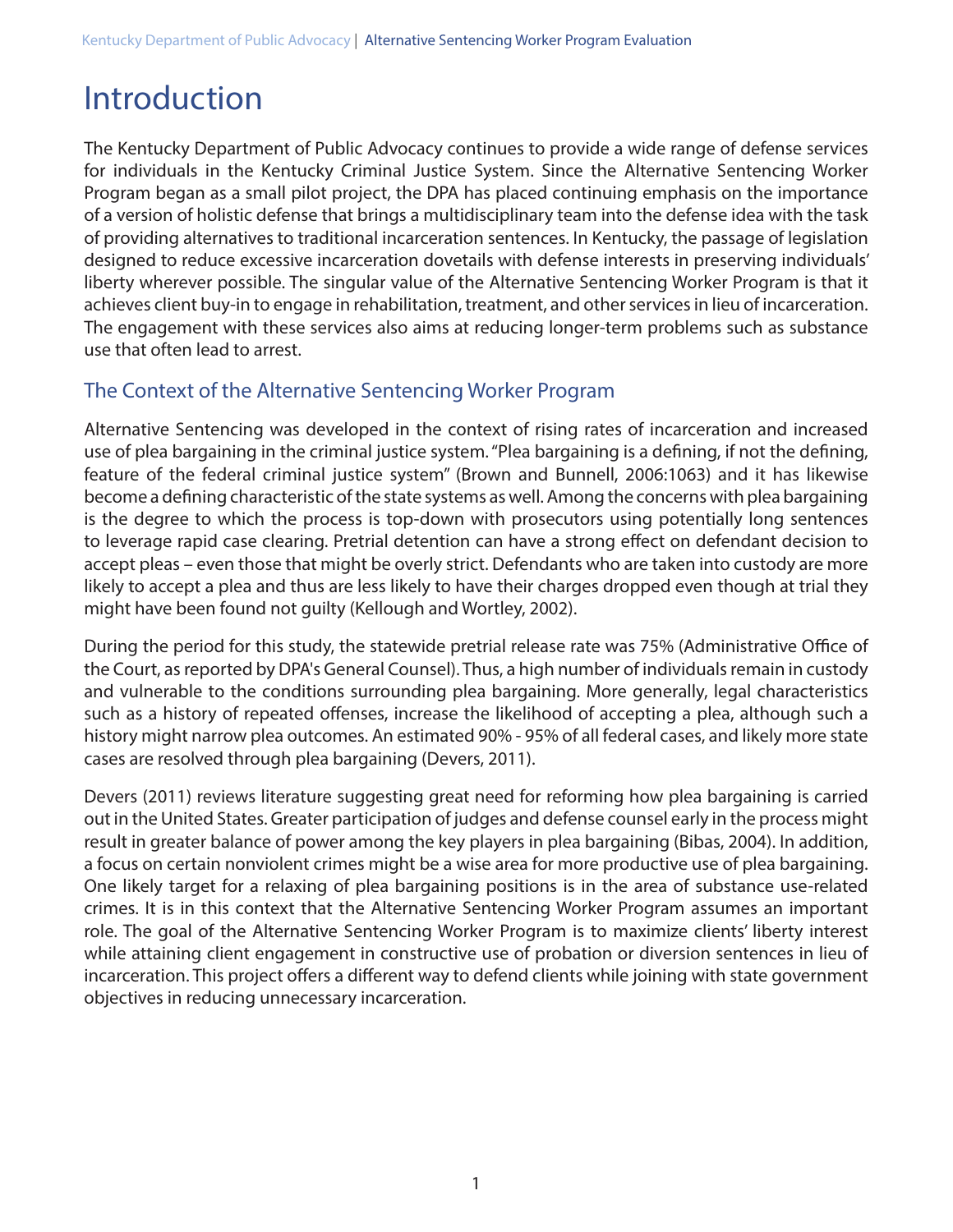## The Alternative Sentencing Worker Program

### What the Workers Do

For several decades court systems have made use of community alternatives to incarceration for drug offenders. The prevailing models of court-mandated treatment make use of the heavy hand of the law to direct individuals into treatment. One common vehicle for using alternatives to incarceration has been through Drug Courts, which, while being voluntary in the sense of individuals agreeing to participate, still carry a quality of mandates that originate with court action. While these forms of treatment have shown effectiveness, they have traditionally been under the purview of prosecution and have been used with an interest in maintaining control over offender behavior (Farabee & Leukefeld, 2001).

By contrast, the process by which Alternative Sentencing Workers develop alternative sentencing plans is different. It originates with defense initiatives. And, as part of the defense, clients play an active role in determining their degree of interest in seeking help through community services. Thus, the alternative sentencing plans include thinking of community-based services as part of the client's defense—but in a unique way. Defense teams are typically tasked with advocating on behalf of clients' liberty interests. What is different about this approach is that it takes a longer view of client liberty interests. That is, the attorney wants to work to help keep clients from incarceration, but also to be less likely to be rearrested or fall back into state custody. The solution involves alternative sentencing plans built around careful assessment of needs for rehabilitating the individuals who are facing incarceration.

The fact that these alternative sentencing plans are developed as part of defense rather than being just a response to prosecution ideas means that client participation is typically much more robust. Instead of simply being directed to a program, the client and Alternative Sentencing Worker first work out what the person needs, then locate a program, then present a plan to the court.

After plans are accepted by the courts, Alternative Sentencing Workers assist in getting clients into the proposed programs. In addition, ASW Program staff complete follow-ups on clients 12 months after the court acceptance of the plan for a status of their progress.

Alternative Sentencing Workers also spend time with community programs developing closer working relationships and referral procedures to enhance cooperation among service providers and the court system.

## Districts with DPA ASW Program Staff in SFY 2015

There were 23 DPA field offices with Alternative Sentencing Workers assigned to the defense teams during SFY 2015. Of the 23 DPA field offices, only six had an Alternative Sentencing Worker for the full SFY 2015. The field offices staffed with a Alternative Sentencing Worker for the entire fiscal year were Owensboro, London, Prestonsburg, Madisonville, Hopkinsville, and Bowling Green. The ASW Program had three ASWs leave during the SFY 2015, two positions were filled before the end of the fiscal year and one position remained vacant until the following fiscal year.

As shown in Figure 1, in SFY 2015, the 23 offices with Alternative Sentencing Workers served 369 clients who lived in 70 Kentucky counties and three other states at the time of their arrests. The county with the most residents was Hopkins County, where 14.6% of all ASW clients resided in SFY 2015. Daviess and Warren were close behind, with 8.7% and 8.4% respectively.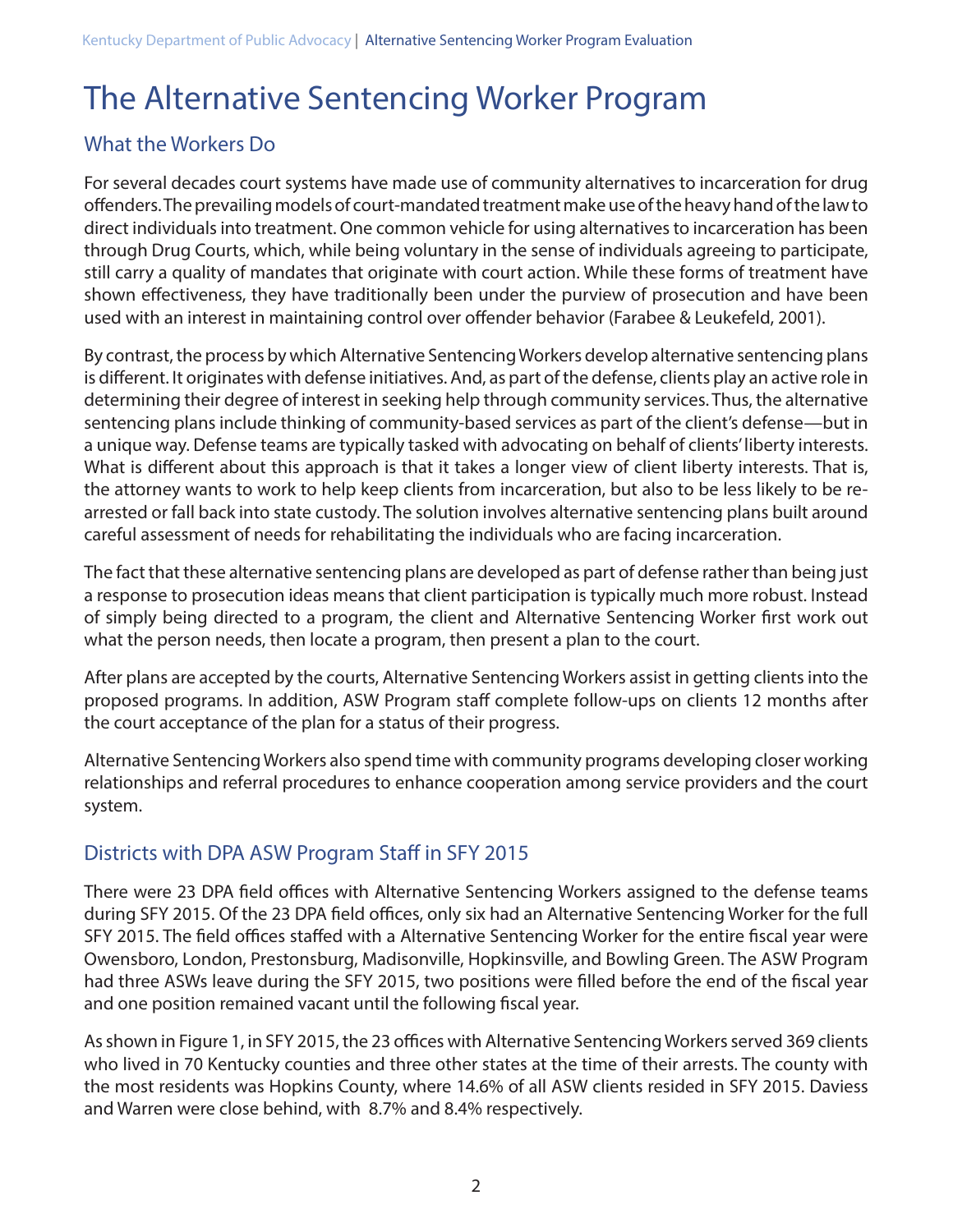Kentucky Department of Public Advocacy | Alternative Sentencing Worker Program Evaluation



FIGURE 1. COUNTY OF CLIENT RESIDENCE AT TIME OF ARREST (N=369)

### The Specific Functions of the Worker

All cases for the DPA ASWs are referred by the client's defense attorney. Essentially, the attorney believes that the client is in need of rehabilitation or a social service and needs a specialist to work up a plan for those services. ASW Program staff do not provide clinical services – a function left to the many organizations to which they refer clients. However, the ASWs assess service needs in order to make appropriate referrals to treatment and rehabilitation providers. ASW clients complete service needs assessments and service plans for presentation to the court by the DPA attorney. In these cases, the ASW interviews clients, assesses needs based on social history, and consults with community providers to assess suitability for referral, when indicated. At the time of initial interviews, 82.7% of the clients were incarcerated and 1.1% were on home incarceration. All others were released on a variety of conditions - some on their own recognizance and others on financial bail.

### Alternative Sentencing Worker Approaches

Evidence-based practices (EBPs) for substance use disorders (SUDs) are now required in most substance abuse treatment settings such as outpatient, intensive outpatient, short and long-term residential, inpatient, and corrections-based approaches (Torrey, Lynde, & Gorman, 2005; Riekmann, Kovas, Cassidy, & McCarty, 2011). However, government programs have an increasing interest in the use of EBPs in all phases of intervention with substance users. The Alternative Sentencing Worker Program has incorporated evidence-based practices. All of the DPA ASWs have been trained in the most relevant evidence-based practice for this kind of service – Motivational Interviewing (Carroll et al., 2006; Miller & Rollnick, 1991; 2002; Vader, Walters, Prabhu, Houck, & Field, 2010). The association of Motivational Interviewing with change-talk and open-endedness has been well established and it is an approach best conceived as a communication style, not a specific treatment protocol or fixed set of topics (Miller & Rollnick, 2009; Morgenstern, et al., 2012). This approach allows for a gentle eliciting of client desire for services and change rather than direct confrontation. It is very consistent in style with the entire philosophy of defense work as it hinges directly on client commitment to change processes and a willingness to participate in services. The technique facilitates, rather than directs, change processes. Of the 25 ASWs employed during SFY 2015, 20 held master's degrees in social work and two held bachelor's degrees in social work. The remaining three held master's degrees in corrections, criminal justice, or psychology.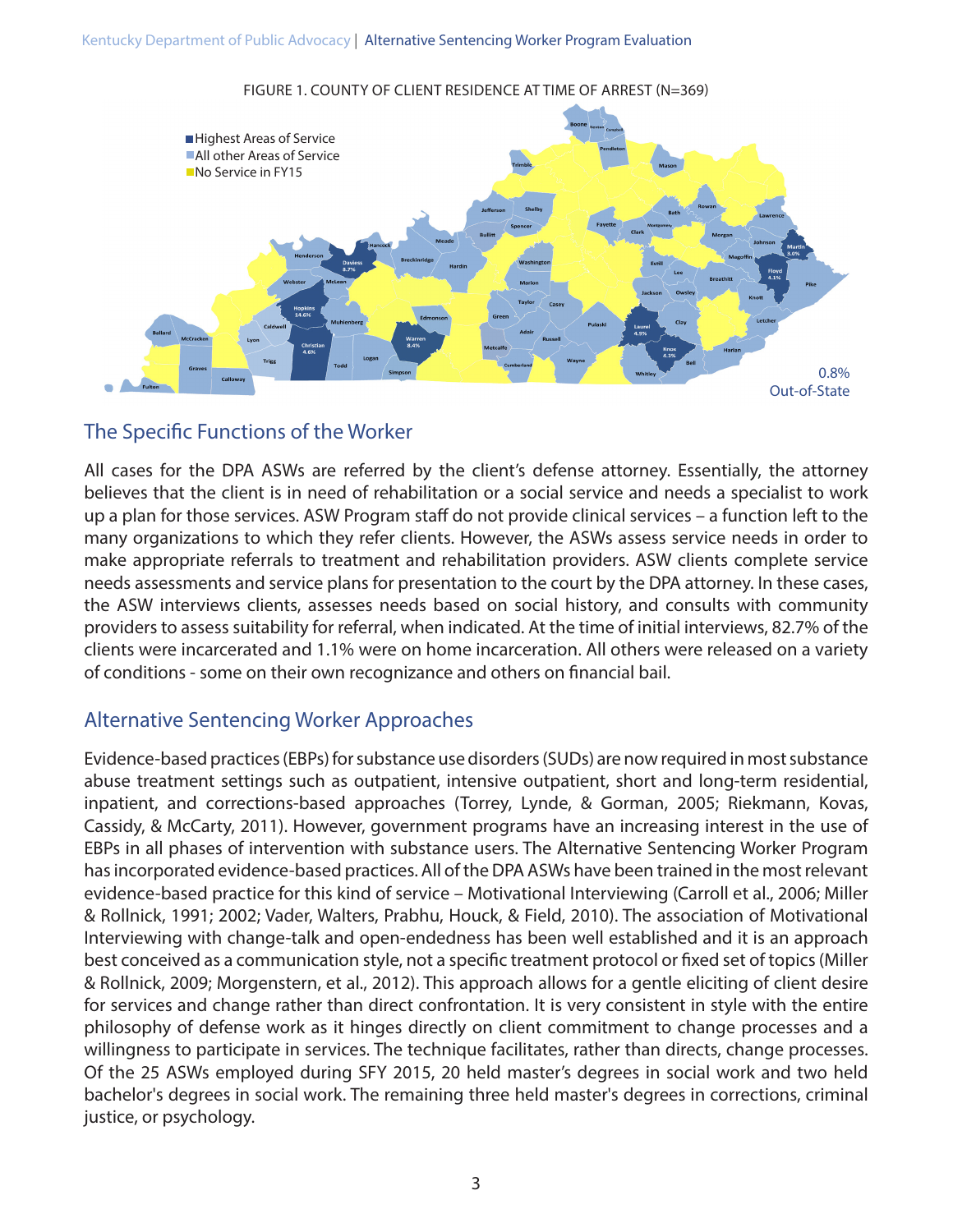## Cost for the Alternative Sentencing Worker Program

The Kentucky Department of Public Advocacy's annual budget made up but 3.47% of the total criminal justice system expenditures in SFY 2015. The Alternative Sentencing Worker Program represented 2.3% of the overall DPA budget for SFY 2015. While the principal mission of the ASWs is to develop alternative sentencing plans for the defense attorneys to present to the court, they are often pulled into a variety of social service functions on behalf of DPA clients. For example, among the 1,295 clients served by the ASWs, 369 had formal alternative sentencing plans granted. Among the 926 other clients, some plans were denied by or not filed with the court, many needed arrangements with facilities (i.e. substance use treatment, mental health treatment, etc.), assistance with health insurance enrollment, and consultation with the courts, defense team members, and service providers in the region. To more accurately report the direct returns on investment of the ASW program, this analysis focused on the costs associated with the ASW staff in securing approved plans by the court. Thus, the activities that involved general social services and that involved plan work-ups not accepted by the court were backed out of the cost of the program. Thus, the costs shown reflect the desired product of the state funding – namely to effect reduced sentences among a group of individuals who would likely cost a substantial amount of state funding. To better estimate the staffing costs associated with the core ASW services, ten senior ASW staff members were surveyed about the percent of their time that was spent on core assessment and alternative plan development and implementation. The results suggest that 74.5%<sup>1</sup> of all ASW time is directed toward these core areas. Thus, 74.5% of their costs were applied to the 369 cases that found approval of alternative sentencing plans by the court.

The FY 2015 costs of the total ASW program was \$1,109,072, but 74.5% of that yields a cost of \$826,259 for the core ASW services. Thus, as shown in Figure 2, the \$826,259 cost was divided by the 369 clients, giving an average per client cost of \$2,239.



FIGURE 2. DISTRIBUTION OF ASW WORKING TIME

1 Survey results ranged from 50% - 90%, resulting in a 74.5% average.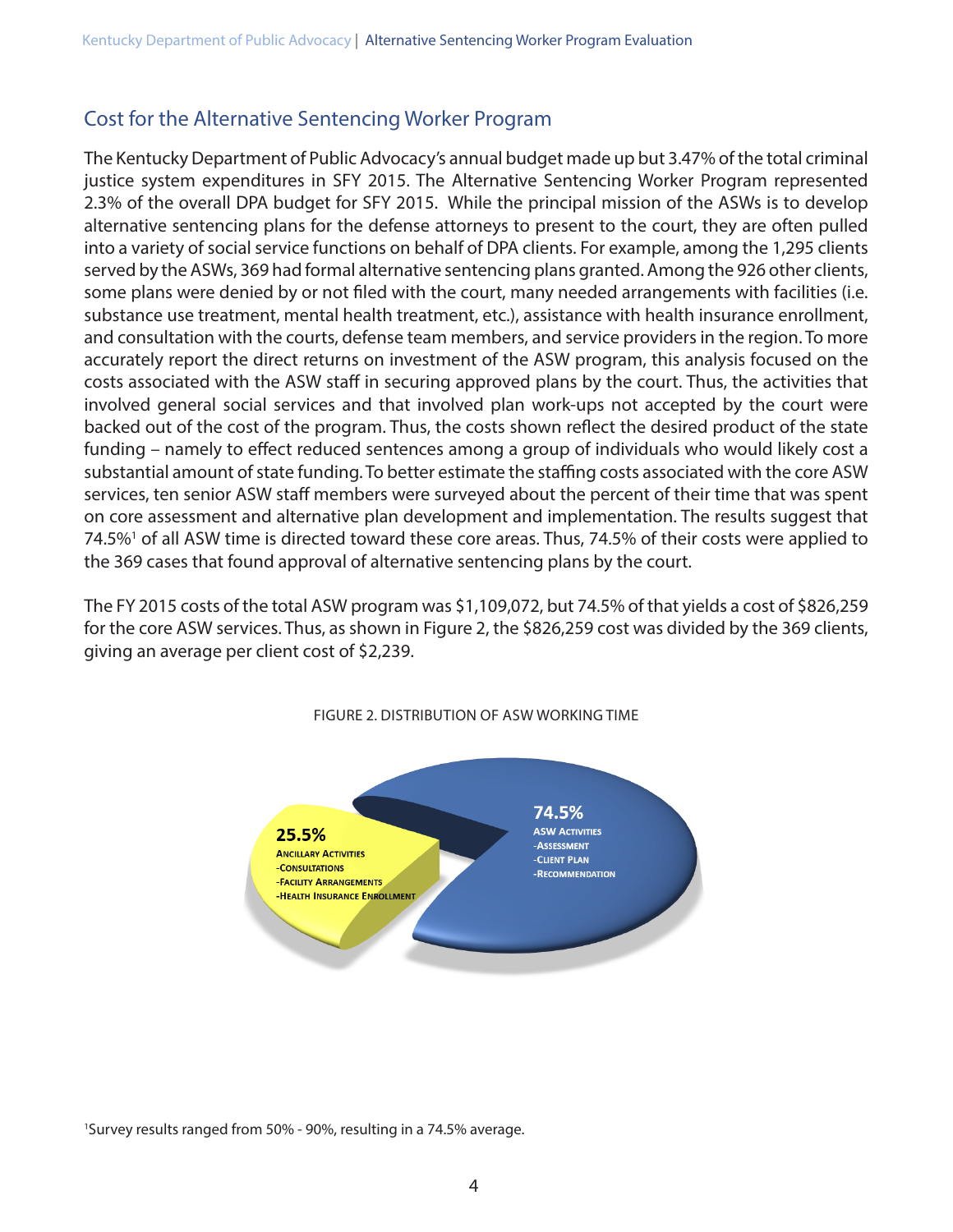## Method

This evaluation study uses data collected by the Kentucky Department of Public Advocacy and is a secondary data analysis study.

### Materials - Data Sources for This Report

All Department of Public Advocacy client-level data are entered into JustWare Defender, a case management data system. DPA attorneys and ASW professionals enter information into the system to reflect charges, defense actions, and baseline data for ASW clients. The client-level data presented in this evaluation are derived from completed records and 12-month follow-ups that were entered into JustWare by the ASWs between 1 July 2014 and 30 June 2015. The data comes principally from client self-reports with the key exception of the data on their charges, actual sentences, and actual nights served which are from attorney, ASW, and adminstrative staff entries in JustWare or from external sources.

The information on time spent in jails and prisons was taken from court records and other data available to the DPA attorneys and administrative staff. State external data sources were used to confirm incarceration data for each of the follow-up clients for the 12-month period following ASW plan acceptance by the courts. The follow-up data on nights spent in jail were taken from independent state data sources, including the Kentucky Administrative Offices of the Courts informational system (CourtNet 2.0), the Kentucky Offender Management System (KOMS), and local jail data.

## **Participants**

The participants for the evaluation study were individuals who received assessments, plan recommendations to the court, and referrals to community programs as part of their alternative sentencing services. A final number of 369 clients with plans approved by the court resulted after elimination of juvenile clients, clients with incomplete information, 202A (mental inquest) clients, and duplicates that arose when clients were in more than one court. The detail on eliminated cases is shown in Addendum C.

### Human Subjects Protections

All data for this report collected by DPA were retained and stored in DPA on secure servers. While this secondary data analysis evaluation study received approval from the University of Kentucky Medical Institutional Review Board, the client level data are entirely retained by DPA and only analytical results are shared with the University of Kentucky.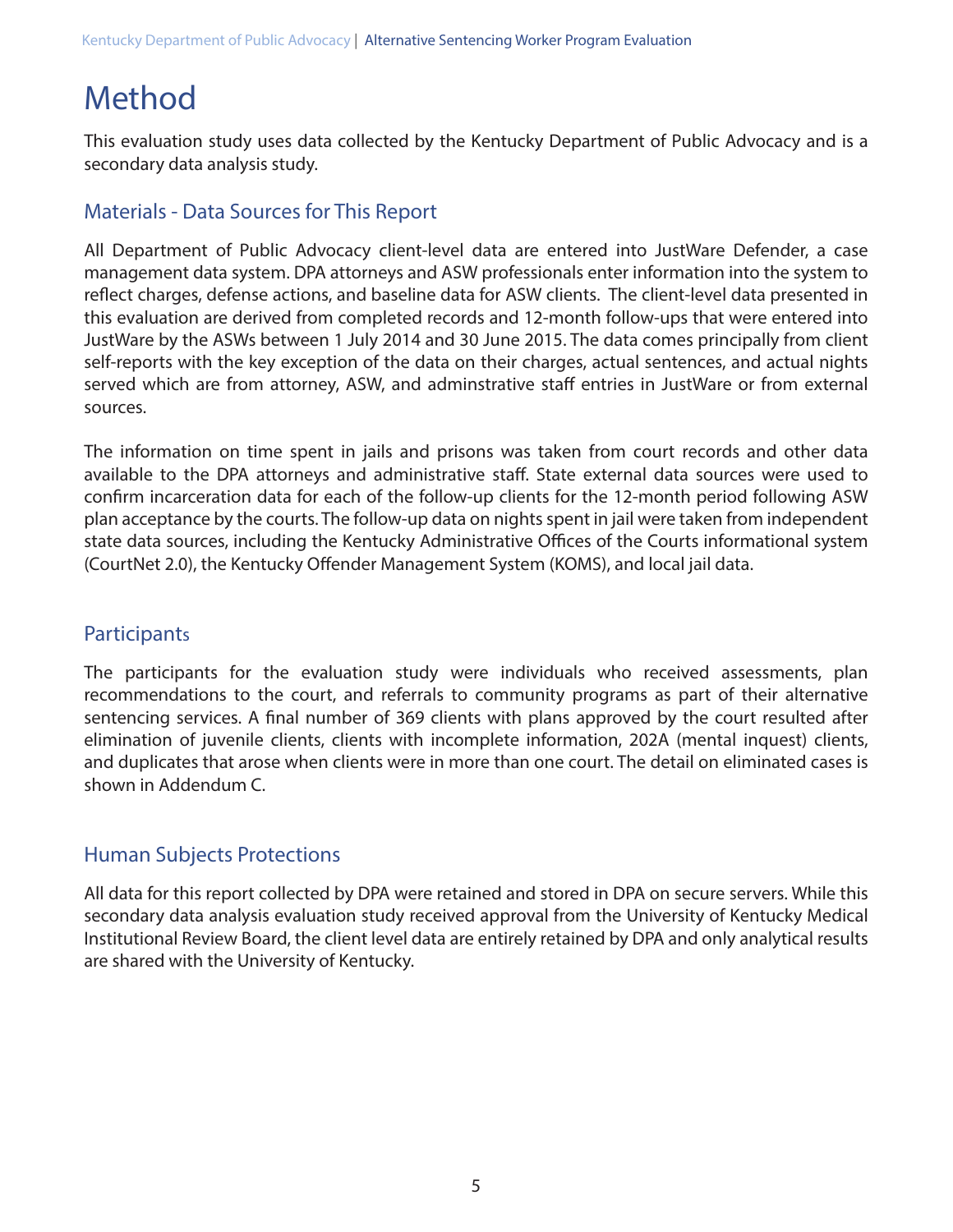## Findings

## ASW Client Characteristics During Assessment of Needs by ASW Program Staff

#### MARITAL STATUS

The average age of ASW clients in SFY 2015 was 34.3 years with a range of age 18 to age 66 and 55.6% (n=205) were male. As shown in Figure 3, very few of the clients were married (16.3%), almost half (46.9%) have never been married, while 24.4% were divorced, and 10.6% were separated.

#### FIGURE 3. MARITAL STATUS (N=369)



#### RACE/ETHNICITY

Table 1, below, shows that the overwhelming number (n=327, or 88.6%) of ASW clients reported their race/ethnicity as White or Caucasian. Almost ten percent (n=36) reported being Black or African-American and the remaining six clients were Asian/Pacific Islander (n=1), Hispanic/Latino (n=2), Middle Eastern (n=1), or Multi-racial (n=2).

TABLE 1. SELF-REPORTED RACE/ETHNICITY (N=369)

| Race or Ethnicity      | Number        |
|------------------------|---------------|
| White/Caucasian        | 327           |
| Black/African American | 36            |
| <b>Hispanic</b>        | 2             |
| Multi-racial           | $\mathcal{P}$ |
| Asian/Pacific Islander | 1             |
| Middle Fastern         | 1             |

#### EDUCATION

Figure 4 (page 7) shows the distribution of educational attainment as measured by the number of years of schooling completed. Almost one-third (31.4%) had a high school diploma and 17.1% had some college education. Importantly, almost 52% had less than a high school diploma or a GED and 8.9% had even less than nine years education, suggesting limited employment potential.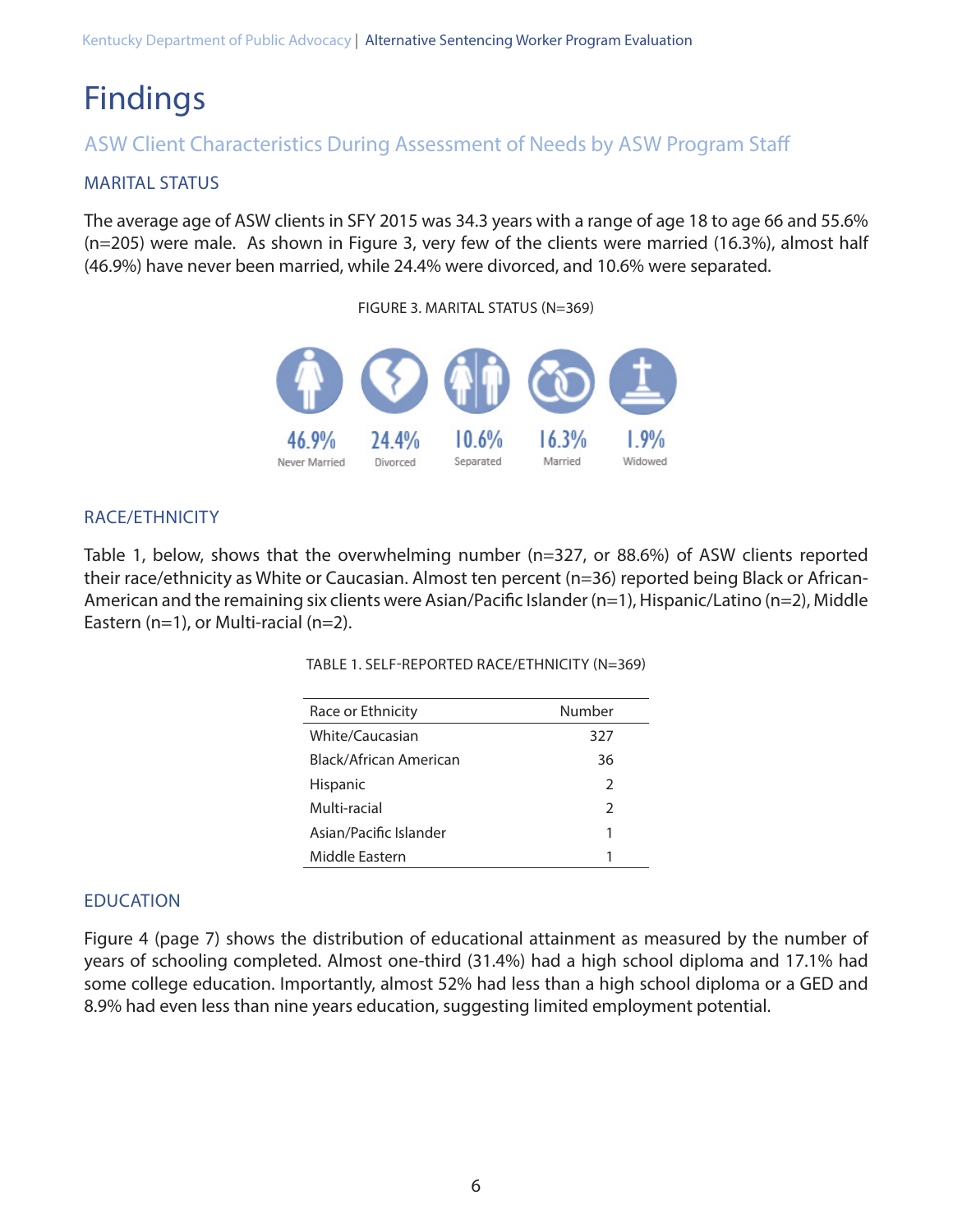#### FIGURE 4. EDUCATIONAL ATTAINMENT (N=369)



#### EMPLOYMENT

Tables 2A and 2B, below, show two different aspects to the ASW clients' employment status. Table 2A shows their employment status at the time of the ASW assessment of needs. At the time of assessment, 85.1% were unemployed, thus suggesting recent lost of employment may be due to either substance use or incarceration. In addition, the denotation of unemployment here also included clients who were on disability and other situations that imply unemployment. However, the extent of unemployment also suggests a high level of social service need for this group of clients.

TABLE 2A. CURRENT EMPLOYMENT AND EMPLOYMENT IN THE PAST 12 MONTHS BEFORE ASSESSMENT (N=369)

| Current employment               |         |
|----------------------------------|---------|
| Unemployed                       | 85.1%   |
| <b>Employed Full-Time</b>        | 8.7%    |
| <b>Employed Part-Time</b>        | 4.9%    |
| Employed Irregularly, seasonally | $1.4\%$ |

Table 2B shows the more sustained employment pattern for the 369 clients in this study. Thus, in examining clients' typical employment over the past 12 months, 37.7% were employed either full or part-time (26.6% were employed full-time). Sixteen percent of the 369 were on disability for most of the past 12 months, while only 4.3% were homemakers and 2.7% were students.

.

TABLE 2B. CURRENT EMPLOYMENT AND EMPLOYMENT IN THE PAST 12 MONTHS BEFORE ASSESSMENT (N=369)

| Usual employment in past 12 months |       |
|------------------------------------|-------|
| Unemployed                         | 29.8% |
| Employed Full-Time                 | 26.6% |
| On Disability                      | 16.0% |
| <b>Employed Part-Time</b>          | 11.1% |
| Employed Irregularly, seasonally   | 6.8%  |
| Homemaker or Caregiver             | 4.3%  |
| Student                            | 2.7%  |
| In a controlled environment        | 2.4%  |
| Retired                            | 0.3%  |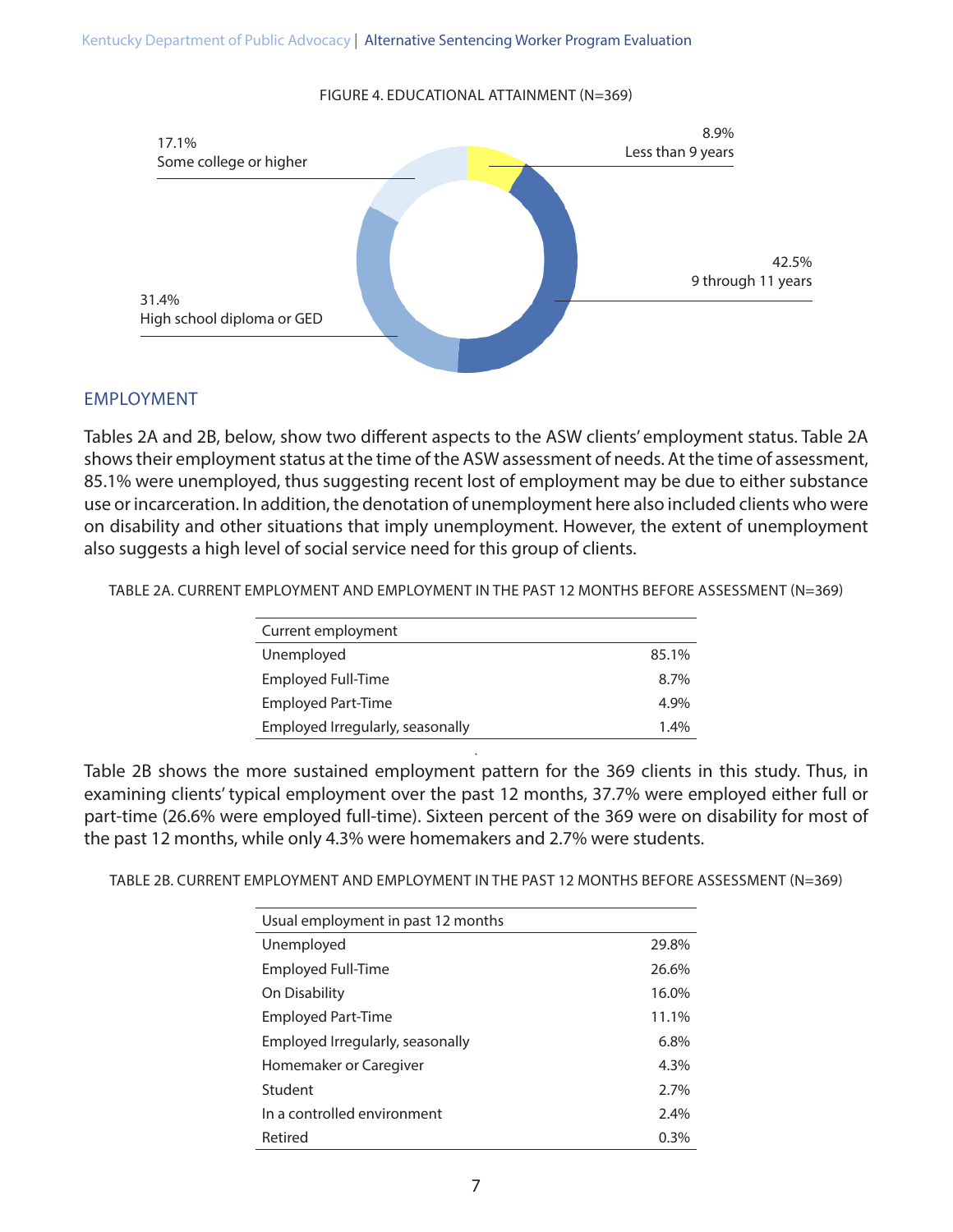Figure 5, below, shows that among the ASW clients who were unemployed for most of the past 12 months, 25.1% were seeking employment at the time and only 12.7% were in situations where they were available to work and yet were not seeking employment. Also, among those not in a position to seek employment were the 20.6% who were on disability, the 3.1% who were seeking disability, and the 24.4% of clients who were in some form of controlled environment.





#### LIVING ARRANGEMENTS

Figure 6, below, shows that in the 12 months before their latest incarceration 43.6% of ASW clients lived in family or relatives' homes while 27.9% lived in their own homes or apartments. Looking forward, 27.9% of clients also reported that they would likely be homeless once released from jail unless they had an alternative sentencing plan in place.



FIGURE 6. LIVING SITUATION IN THE 12 MONTHS PRIOR TO THIS INCARCERATION (N = 369)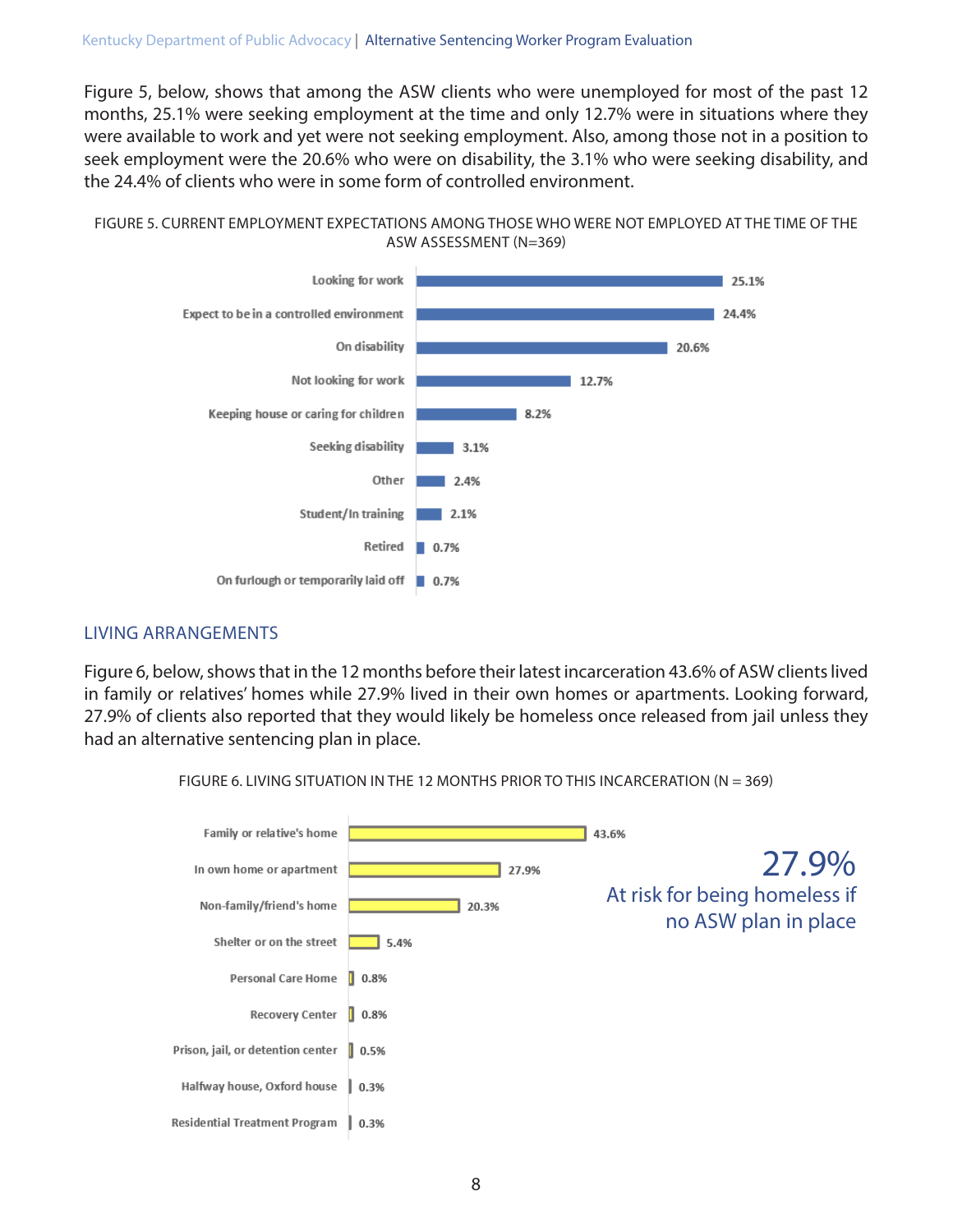#### PHYSICAL AND BEHAVIORAL HEALTH

Figure 7, below, shows the self-reported physical health problems of ASW clients at the time of the assessment of service needs. The high percentage of clients reporting a history of head injury is noteworthy, as a possible contributing factor to employment problems and other behaviors that can affect criminal involvement. Over one-third (37.1%) also reported a chronic health problem and 23.3% reported having chronic non-malignant pain.



FIGURE 7. SELF-REPORTED PHYSICAL HEALTH PROBLEMS AT ASSESSMENT (N=369)

Figure 8, below, shows that more than two-fifths (42.8%) of the clients reported having been told by a professional that they have depression and nearly the same percent reported having an Anxiety Disorder (36.9%). Almost one-fourth (20.3%) also reported having Bipolar Disorder – a diagnosis that is over-applied in many clinical settings. Only 5.4% reported having Schizophrenia and a few more than this had been told they have a Personality Disorder (6.8%). Over ten percent (13.6%) reported having been told they had Posttraumatic Stress Disorder (PTSD) and 8.7% reported having some other behavioral health problem. Less than one percent reported having suicidal thoughts at the time of the assessment.



#### FIGURE 8. SELF-REPORTS OF DIAGNOSED BEHAVIORAL HEALTH DISORDERS (N=369)

Individuals were screened for self-reported disabilities and, as shown in Figure 9, below, only 5.1% of the SFY 2015 clients reported having physical disabilities, although 19.8% reported various types of learning disabilities. A little over 6% reported having intellectual disabilities.

#### FIGURE 9. TYPES OF DISABILITIES (N=369)

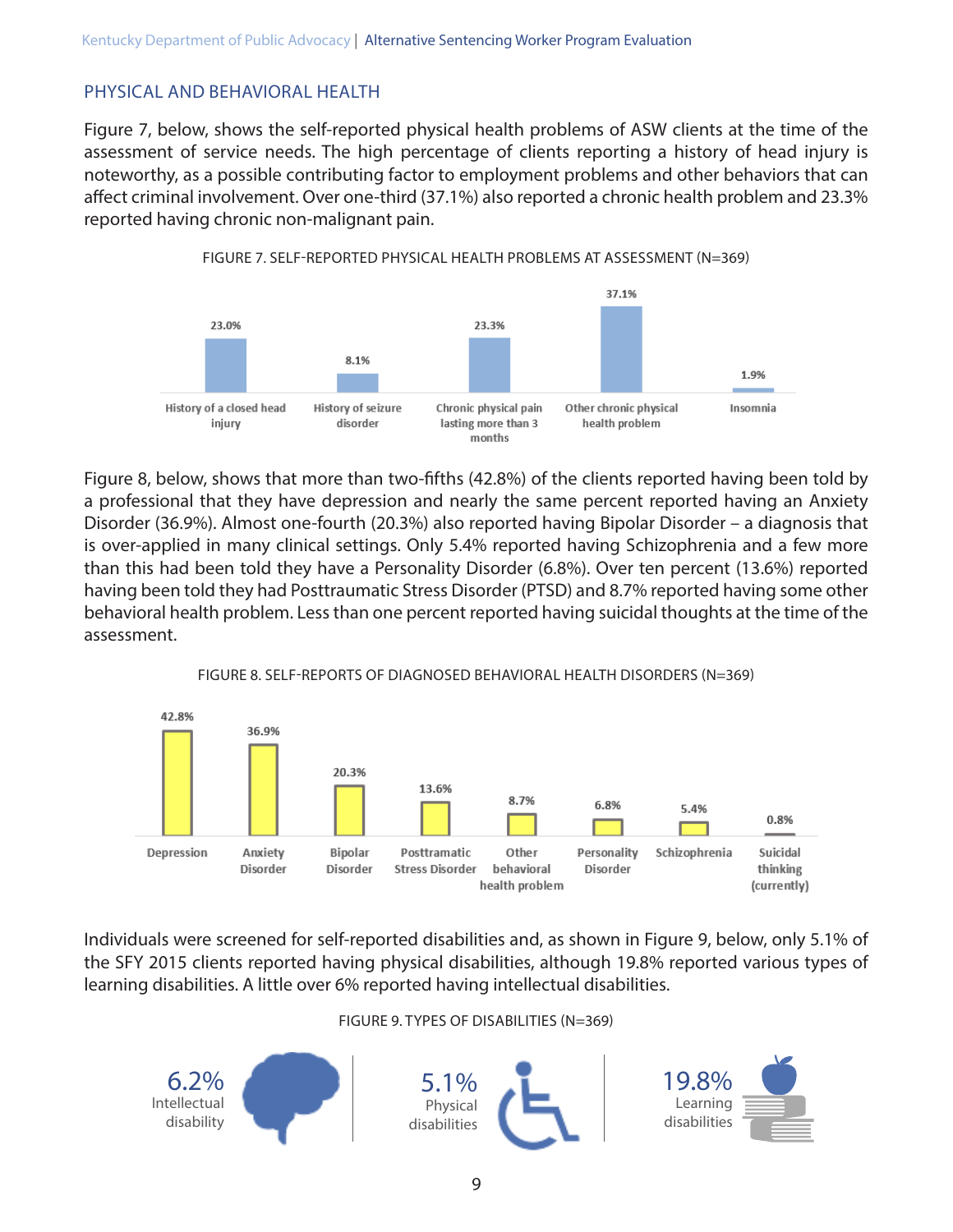#### VICTIMIZATION EXPERIENCES

Figure 10, below, shows the percent of clients reporting some form of victimization. A high percent (39.3%) reported having been the victim of physical violence in the past, 19.8% reported having been subjected to sexual violence, and 39.6% reported having been psychologically abused.

FIGURE 10. PERCENT OF CLIENTS WITH SELF-REPORTED VICTIMIZATION EXPERIENCES (N=369)



When victimization experiences are examined by gender, important differences emerge. Figure 11, below, shows the difference is most evident with sexual violence victimization where 33.5% of women, but only 8.8% of men, reported having been victims of sexual violence. However, consistent with other research findings, women clients report more victimization experiences across all types.



FIGURE 11. SELF-REPORTED VICTIMIZATION BY GENDER (N=369)

#### SUBSTANCE USE

One of the key targets for the Alternative Sentencing Worker Program is substance use. Table 3 (page 11) shows that substance use by clients was prevalent. Clients were interviewed about their use of substances during the 30 days prior to their last incarceration. While 41.5% reported using alcohol in that 30-day period, only 29.3% used alcohol to the point of intoxication. Consistent with other substance use research in Kentucky, almost the same percent of clients (46.1%) reported using opioids in the 30-day period as reported marijuana use (47.2%). While heroin use has been reported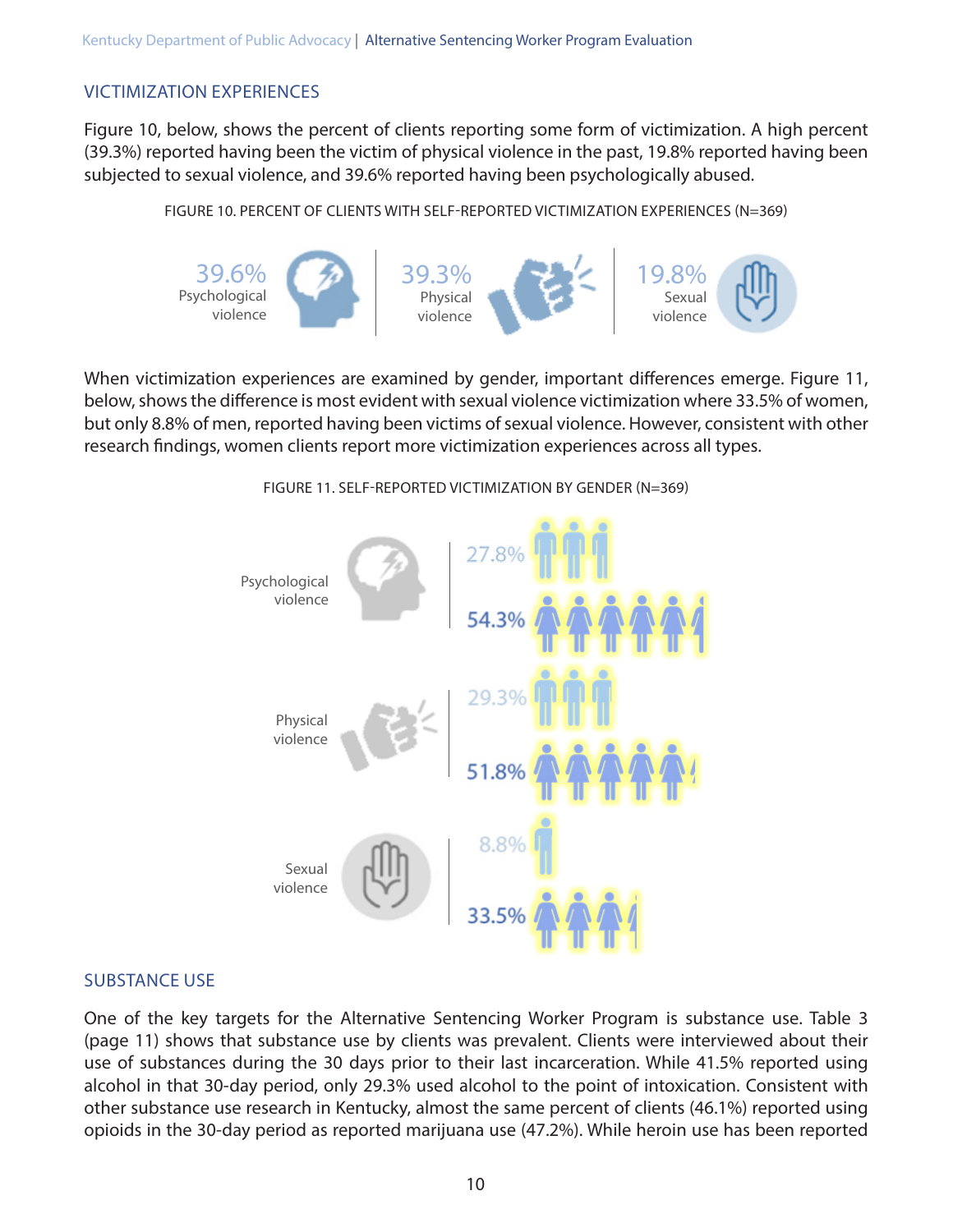as increasing in certain areas of the state, in SFY 2015, the percent of clients who reported heroin use was only 17.1%. Also, consistent with other research on drug use in Kentucky, very few clients reported using hallucinogens (4.6%), inhalants (2.7%), barbiturates (2.2%), or designer drugs (such as bath salts) (4.9%).

| TABLE 3. SELF-REPORTED SUBSTANCE USE IN THE LAST 30 DAYS ON THE STREET (N=369) |  |  |
|--------------------------------------------------------------------------------|--|--|
|                                                                                |  |  |

| Type of substance use                                  | Percent |
|--------------------------------------------------------|---------|
| Marijuana                                              | 47.2%   |
| Opioid (prescription analgesics)                       | 46.1%   |
| Stimulants (including methamphetamine and amphetamine) | 43.4%   |
| Alcohol                                                | 41.5%   |
| Sedatives, Hypnotics, Tranquilizers                    | 35.5%   |
| Alcohol to the level of Intoxication                   | 29.3%   |
| Methadone                                              | 25.2%   |
| Cocaine/crack                                          | 24.7%   |
| Heroin                                                 | 17.1%   |
| Designer Drugs (bath salts)                            | 4.9%    |
| Hallucinogens/Psychedelics                             | 4.6%    |
| <b>Inhalants</b>                                       | 2.7%    |
| <b>Barbiturates</b>                                    | 2.2%    |

### INVOLVEMENT WITH THE CRIMINAL JUSTICE SYSTEM

One of the other targets as shown in Figure 12, of the Alternative Sentencing Worker Program, is frequency of involvement in the criminal justice system. Clients self-reported an average of 8.8 lifetime incarcerations (N=358), suggesting a very high rate of recidivism. In addition, they reported an average of 2.2 incarceration episodes in the past 12 months (N=366). Not shown in Figure 12 is the additional finding that only 1.9% had any history of sex offenses.

FIGURE 12. NUMBER OF TIMES CLIENTS HAVE BEEN INCARCERATED (LIFETIME N=358 / LAST 12 MONTHS N=366)



For the follow-up, we found that the 369 individuals with accepted alternative sentencing plans were before the court on a total of 1,759 charges. Figure 13 (page 12) shows that the individuals were charged with 714 felony offenses, 588 misdemeanors, 95 violations (to determine if fine should be imposed), and 362 revocation charges in felony and/or misdemeanor cases (to determine if suspended time should be imposed).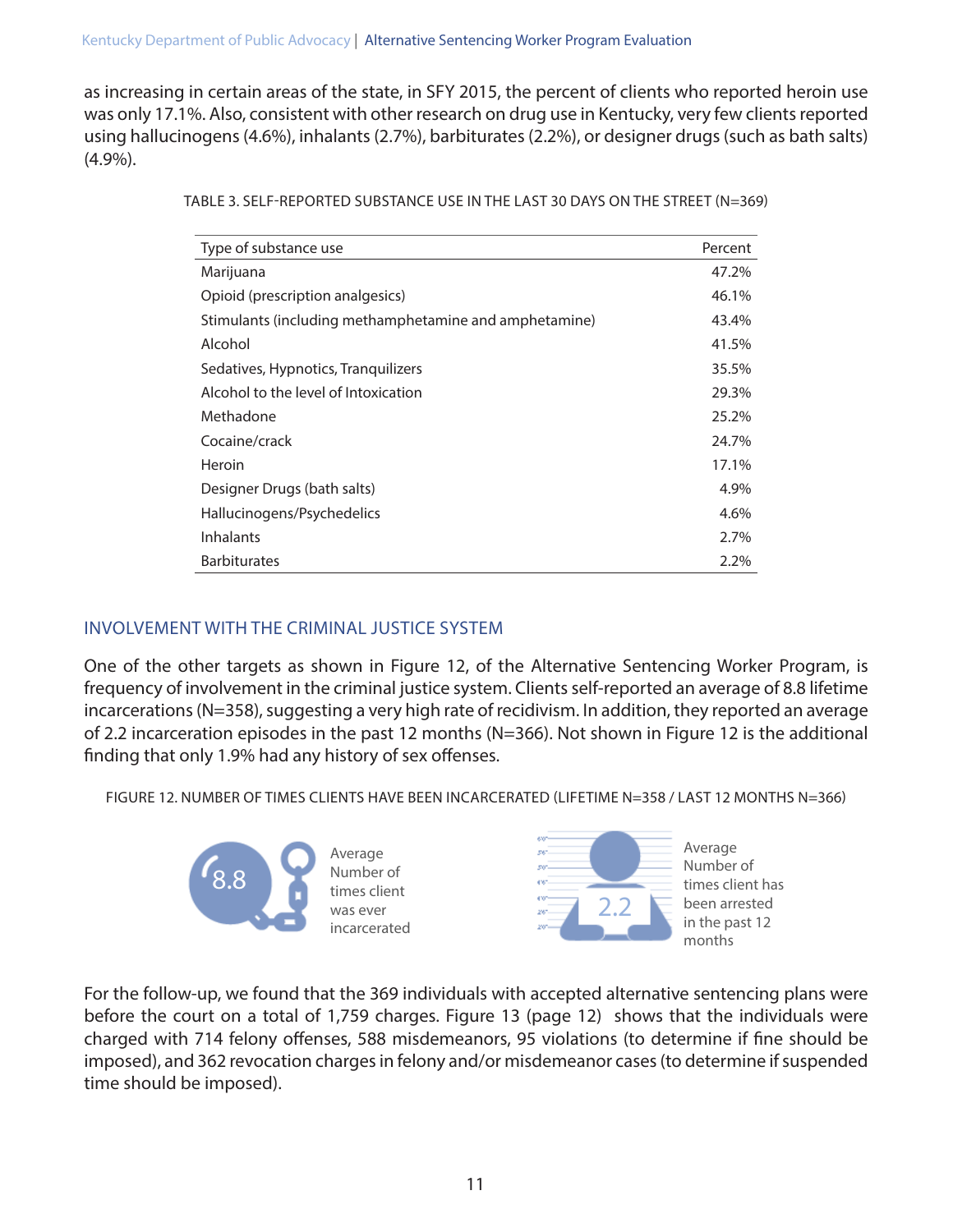FIGURE 13. SUMMARY OF CHARGES BEFORE THE COURT AT THE TIME OF ASSESSMENT (N=369)



Addendum B should be consulted to examine the complete list of charges for the clients in the SFY 2015 follow-up.

### Service Recommendations to the Courts

Table 4, below, shows the distribution of the most pressing service needs for the 369 ASW clients at the time of plan submission to the courts. To arrive at an estimate of client needs for services to include in the recommendations to the court, the needs assessment process identified a primary target for most immediate attention and then secondary targets for further attention once the problems in the primary area have been addressed. A primary program target is one recommended to the court as a pressing need that would be the focus of the first array of services for clients following court approval of alternative sentencing plans. The secondary suggestions were ones that would follow after the first service needs had been addressed. Consistent with the problems that were self-reported by the clients, substance use treatment was the overwhelmingly most identified primary service need with 88.9% of cases getting this recommendation. In addition, substance use treatment was also identified as a secondary service need for another 10.6% of clients. The second most cited primary service need was mental health care with 28.2% of clients needing that service as a primary concern given the likelihood of co-occurring mental health and substance use disorders.

| Target needs                                                      | Primary | Secondary |
|-------------------------------------------------------------------|---------|-----------|
| Education                                                         | 4.9%    | 23.3%     |
| Employment assistance (vocational rehab)                          | 4.9%    | 37.9%     |
| Housing assistance                                                | $9.2\%$ | 22.5%     |
| Mental health treatment                                           | 28.2%   | 34.4%     |
| Substance use treatment                                           | 88.9%   | 10.6%     |
| SNAP (food stamps)                                                | 3.0%    | 4.9%      |
| Sex offender treatment                                            | $0.8\%$ | $0.0\%$   |
| Intellectual disabilities and developmental disabilities services | 1.1%    | 0.5%      |
| <b>Disability</b>                                                 | $2.2\%$ | 6.5%      |
| Social services (nutritionist)                                    | 0.3%    | 0.3%      |
| Social services (i.e. Community Action, Housing Authority, etc.)  | 5.4%    | 13.3%     |
| Medical treatment including VA Hospital                           | $2.2\%$ | 4.9%      |
| Committed to Cabinet - Protection and Permanency (quardianship)   | 1.1%    | 0.8%      |
| Transportation/community support system                           | 0.5%    | 1.4%      |

TABLE 4. PRIMARY AND SECONDARY SERVICE NEEDS (N=369)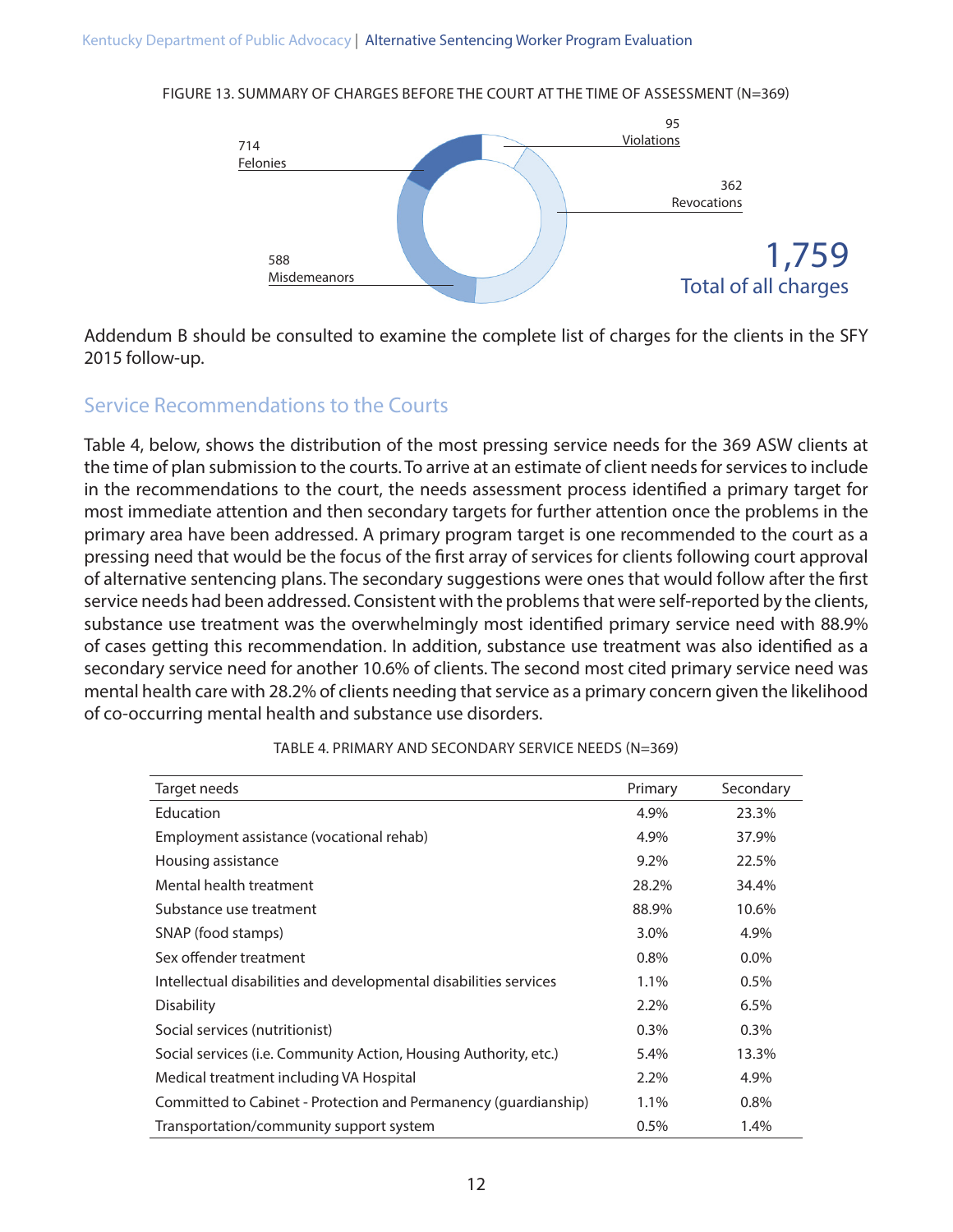## Program Costs and Cost Offsets

### Return on Investment Method

The evaluation of cost/benefit remains central to the overall evaluation of the effects of public policies. Central to the ASW Program's success is its return to the public in the form of cost savings. At least since 2011, Kentucky policymakers have been examining ways to reduce the costs of unessential incarceration of individuals whose crimes were mostly a result of substance use or mental illness. A variety of steps have been taken to lower the number of persons in state and local facilities, and the ASW Program plays a role in achieving this state objective. The ASW Program arose during policy debates around incarceration costs and it responds to the perceived need for diverting individuals into community services rather than merely warehousing them in correctional facilities – particularly when their primary problems are substance use and mental illness. Not only does the ASW Program get people the services they need, it also results in reduced incarceration costs.

The method used for estimating the cost savings evaluates the effects of the ASW Program on incarceration time for the individuals who were clients in the ASW Program. The target for the ASW Program was twofold: (1) to reduce the cost of unessential incarceration (i.e., not incarcerating nonviolent offenders with drug or related charges); and (2) to engage individuals in community-based services that might reduce their likelihood for future incarceration.

The basic method for this evaluation of return on investment was to examine the likely incarceration costs of sentences in the absence of the ASW Program and then to examine the actual days the ASW clients were incarcerated during the program year.

## Sentencing and Incarceration in the 12 Months Following Alternative Sentencing Plan Acceptance

Of the 369 clients, 177 were sentenced to prison terms, 122 faced jail terms, and 23 clients faced both prison and jail terms due to having cases in district and circuit court at the time of service, which runs concurrent per statute. Of the remaining 47 clients, 22 had their sentence diverted, seven had their sentence diverted and those cases have since been dismissed, 13 of the clients' cases were dismissed entirely, and five cases<sup>2</sup> are still pending sentencing. The AOC Courtnet data indicate that 12 of the 47 avoided incarceration specifically due to the ASW assessment and recommendations. It is unclear whether the other 35 had cases dismissed or diverted due to the program effort. However, the growing awareness of the ASW program and its involvement with individuals needing therapeutic jurisprudence instead of incarceration has likely affected the court outlook. For this analysis of return on investment, all 369 clients were included, even though only 322 actually received sentences involving incarceration for all or part of the 12 months post adjudication.3

Figure 14 (page 14) shows the actual sentences handed down by the courts for the ASW clients during SFY 2015. These sentences reflect the likely time ASW clients would serve in jail or prison in the absence of an alternative sentencing plan.

<sup>2</sup> On a later date, a prison sentence of five years was applied to one of the pending cases.

<sup>&</sup>lt;sup>3</sup> In providing the potential cost of sentences, this estimate uses the full sentence to be served as ordered by the court in accordance with statutory limits. However, individuals may vary in the amount of time actually served to satisfy their sentence based on time credits given for meritorious good time and statutory time credits earned for work and evidence based program completion. This also does not take into account individuals being released on parole or mandatory release supervision (MRS) prior to completion of their sentence. While global costs of incarceration are projected based on sentenced time, individual variations in sentencing completion suggest that these terms may be less than projected.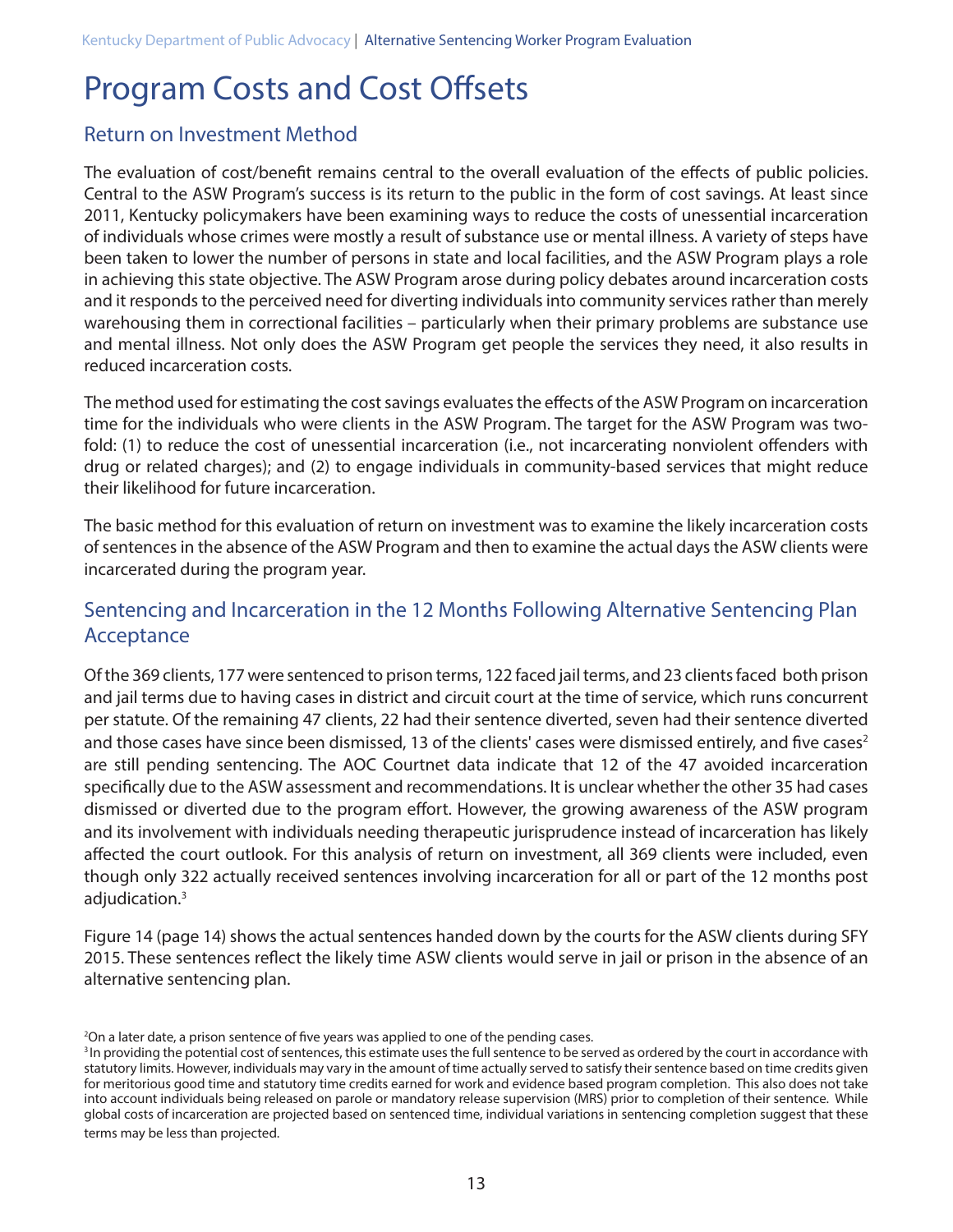The sentences included prison terms either expressed in years or months or jail terms but, for analysis, all sentences were converted to incarceration days. Combined, sentencing for the 369 ASW clients added up to a total of 363,306 days in jail or prison for a per client average of 985 days or 2.7 years.

To estimate the cost of incarceration, a conservative per diem amount was used based on a recommendation by the Governor's Office of the State Budget Director. Since most individuals sentenced to prison for low-level felonies serve their time in local jails (See 501 KAR 2:040, 501 KAR 2:060, and KRS 532.100), the standard jail per diem rates were used instead of the state institution rate. An average jail per diem rate of \$37.01 was developed from the average of two county jail CTI per diem rates (\$32.51 for jails without a Substance Abuse Program (SAP) and \$41.51 for jails with a SAP) for SFY 2015 (Department of Corrections, Cost to Incarcerate – FY15). This lower-end rate was considerably less than the average state institution rate of over \$61.

Figure 14, below, reflects the likely cost of incarceration for full terms (an average of 2.7 years) had the clients not been granted alternative sentencing plans. Thus, if the 369 clients in this follow-up had served the terms to which they were sentenced, the total cost over time would be \$13,445,955 or an average of \$36,439 for each client.

FIGURE 14. SENTENCING AMOUNTS AND COST OF INCARCERATION BY TYPE OF INCARCERATION (N=369)



Since this project examines ASW clients for a one-year follow-up period to estimate the near-term savings reductions for the state and county governments, all costs were adjusted to the 12-month period following plan acceptance by the courts. Thus, the examination of incarceration costs must be focused on the amount of time that could be served during the 12 months from the date of the alternative sentencing plan being accepted by the courts.

Figure 15, below, summarizes the costs of incarceration within the 12 months of follow-up from the date of alternative sentencing plan acceptance. Under this analysis, the 369 clients would have cost the state or county governments \$3,891,342 for the year, or \$10,546 per person, had an alternative sentencing plan not been approved. These are costs over the 12-month period that the state and local governments would have incurred in the absence of the Alternative Sentencing Worker Program.

FIGURE 15. SENTENCING AMOUNTS AND COST OF LIKELY INCARCERATION BY TYPE OF INCARCERATION ADJUSTED TO THE 12 MONTHS POST ALTERNATIVE SENTENCING PLAN ACCEPTANCE BY THE COURTS (N=369)



Total days likely incarcerated within the 12-month period



\$3,891,342 Total cost (number of days incarcerated X per diem)

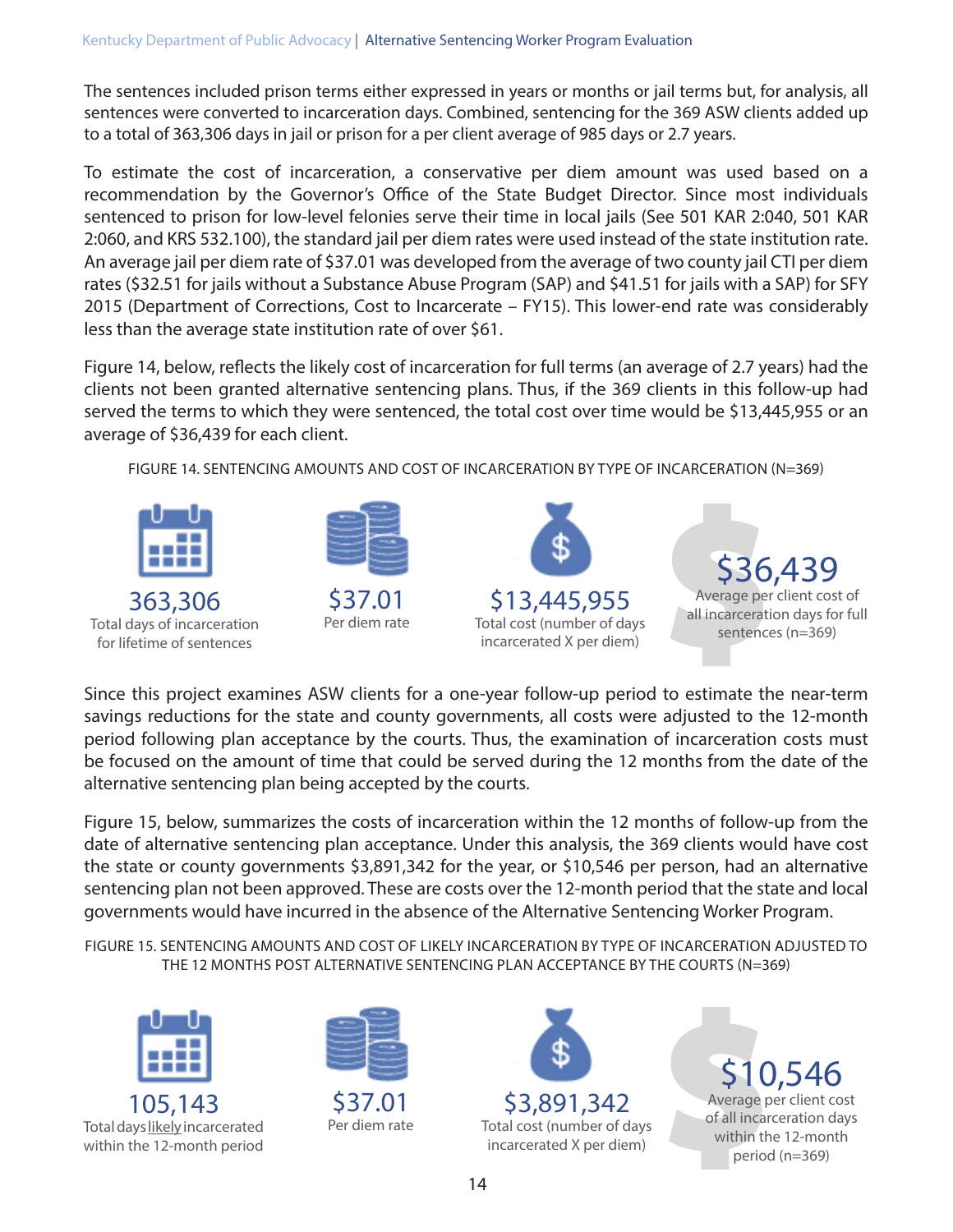Figure 16, below, shows the number of days the clients were actually incarcerated during the 12-months following plan acceptance. The total cost of incarceration 12 months after the alternative sentencing plan acceptance was \$786,203. The average per-client cost of actual incarceration for the 369 clients during the 12 months following plan acceptance by the courts was \$2,131.

FIGURE 16. NUMBER OF DAYS ACTUALLY INCARCERATED IN THE 12 MONTHS SINCE PLAN ACCEPTANCE BY THE COURTS (N=369)



21,243 Total days actually incarcerated within the 12-month period



\$37.01 Per diem rate



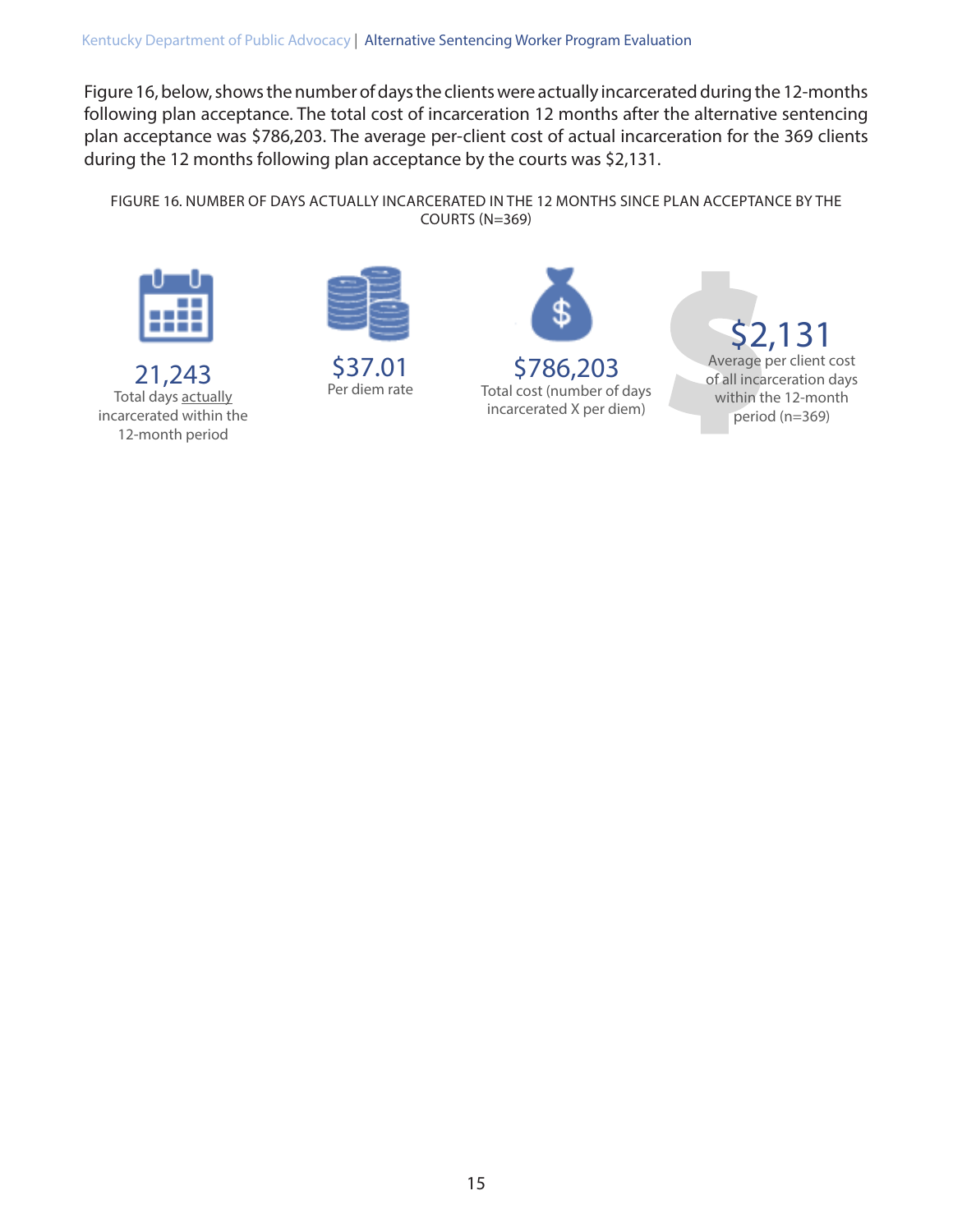## Return on Investment

The public policy driving the development of the Alternative Sentencing Worker Program is embedded in the spirit of 2011's HB 463 and its call for reduced incarceration costs. This project accepted that call and incorporated it into public defender actions on behalf of individuals charged with crimes that can be best addressed by community services instead of incarceration. This report examines all the costs of the program in relation to the likely costs to state and local governments in the absence of the program.

Figure 17, below, shows in the absence of an alternative sentencing plan, the average state and local governments cost per client would have been \$10,546. The actual average cost of incarceration per client over the 12-month period was only \$2,131. This means that the courts' approval of the alternative sentencing plans resulted in an average savings of \$8,415 per client in SFY 2015. In relation to the cost savings from reduced incarceration time, the result can be expressed as a 1 to 3.76 ratio. In other words, there is a return on investment of \$3.76 for each \$1.00 invested on the ASW Program, as shown in Figure 16 below.

> FIGURE 17. AVERAGE INCARCERATION COST PER CLIENT AND RATIO OF PROGRAM INVESTMENT TO INCARCERATION COST (N=369)



## Other Costs

The ASW Program is grounded in 2011's HB 463 which set forth a mandate to reduce the costs of incarceration. Therefore, the entire mission of the ASW Program is aimed at using community-based services in lieu of correctional facilities. This evaluation shows that the program does in fact reduce incarceration costs. Some may be concerned that the program involves other costs due to the use of those community-based services. The kinds of costs for community-based services are typically supported by the state's Substance Abuse Prevention and Treatment (SAPT) Block Grant from the Federal Substance Abuse and Mental Health Services Administration (SAMHSA). In addition, under the Affordable Care Act and companion changes in Federal Medicaid Guidelines, many of the community treatment services are now covered by Medicaid at a 90% Federal cost-share basis. Thus, to the extent that some costs are shifted from incarceration to community services, the burden for those costs shifts mostly from state to federal sources. The burden on Kentucky taxpayers is greatly reduced.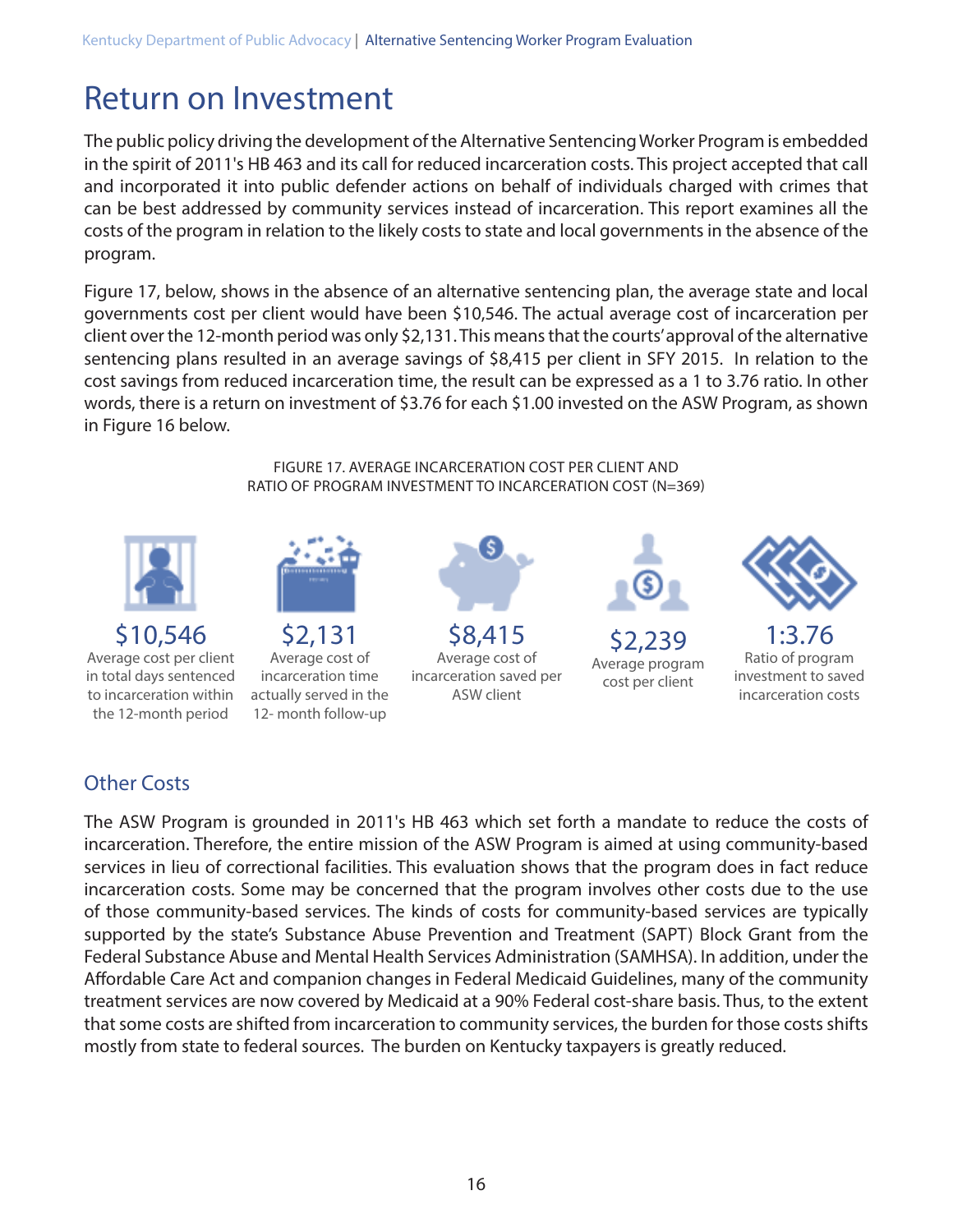## Conclusion

#### Overall Effectiveness

This SFY 2015 report on the Alternative Sentencing Worker Program shows continued development and continued returns on investment in the services. SFY 2015 saw considerable change in the focus and staffing of the program and the completion of 369 client plans for alternative sentences that were accepted by the courts. Since accepted plans represent the target for funding of the program, the ASW programs costs were assessed based upon staffing effort to achieve those client outcomes. HB 463 established a clear public policy which this program addresses. Its direct target is reduced incarceration costs and the efforts of this program in SFY 2015 resulted in a diversion of \$3.1 million in likely incarceration costs, which, in relation to the cost of ASW services, means a \$3.76 savings return for every dollar of program investment. This financial outcome demonstrates the value of the program within the Justice and Public Safety Cabinet.

Of equal importance to the cost-saving side, the program also provides a more humanitarian way for society to address substance use disorders and associated mental health problems. The rising problem with opioid use was reflected in the 369 clients served by the ASW program in SFY 2015. While the program has the core function of producing alternative sentencing plans that are accepted by the courts, it also does more than that. The ASW staff reach out to community programs, enlist their help in meeting client needs, and engage them in coordinated effort in many communities. The ASWs also engage in collaboration with other criminal justice agencies and they familiarize the courts with the value and utility of using alternative sentencing plans, thus adding to a growing practice among the courts.

#### Limitations

This report on the outcomes of the Alternative Sentencing Worker Program was developed from data collected by the Kentucky Department of Public Advocacy ASW staff using interview data from clients and data from the Kentucky Department of Corrections and the Administrative Office of the Courts. Client self-reports may be biased, although previous research suggests bias is least evident when information is revealed in confidential relationships like those characterized by the ASW relationships which are governed by the attorney-client privilege. In addition, this report is dependent on the accuracy of official incarceration data from the Kentucky Department of Corrections and data from local jails. However, both client self-reports and official incarceration data have been widely used in studies that analyze criminal justice policy outcomes. All criminal justice studies of client-level data suffer from idiosyncratic data entry at local levels, individual variations in sentencing completions, terminology in some cases, and incompleteness. This study made use of the best that could be attained without doing individual case investigations beyond what could be found in the public sector databases. However, all the findings may be affected by errors and omissions in the datasets.

#### Recommendations

This study suggests three key recommendations for the future of the ASW program. The continued funding of the ASW program is supported by its economic outcomes alone. Each year of continued practice bring more judicial districts into the idea of using alternative sentence plans that are grounded in assessed needs and carefully considered client referrals for services. Typically, the ASW program has been funded year by year from special allocations. Thus, the first recommendation is that the ASW program should be considered for inclusion among other state general fund allocations, thus making it a recognized and permanent component of public defense. Current concerns about the rising cost of incarceration means the state has a continuing interest in reserving incarceration only for those who pose great threat to public safety, while those whose problems are largely self-destructive can benefit from community services. The second recommendation concerns funding for community treatment services. Sustaining Medi-caid reimbursement of the costs of substance abuse treatment is a way to shift public burden for care away from the state and toward more favorable Federal sources. Third, Kentucky would do well to highlight the effects of this program nationally as a way to demon-strate leadership in how to both curb the cost of incarceration and increases the state emphasis on treatment as a necessary approach to dealing with rising drug problems.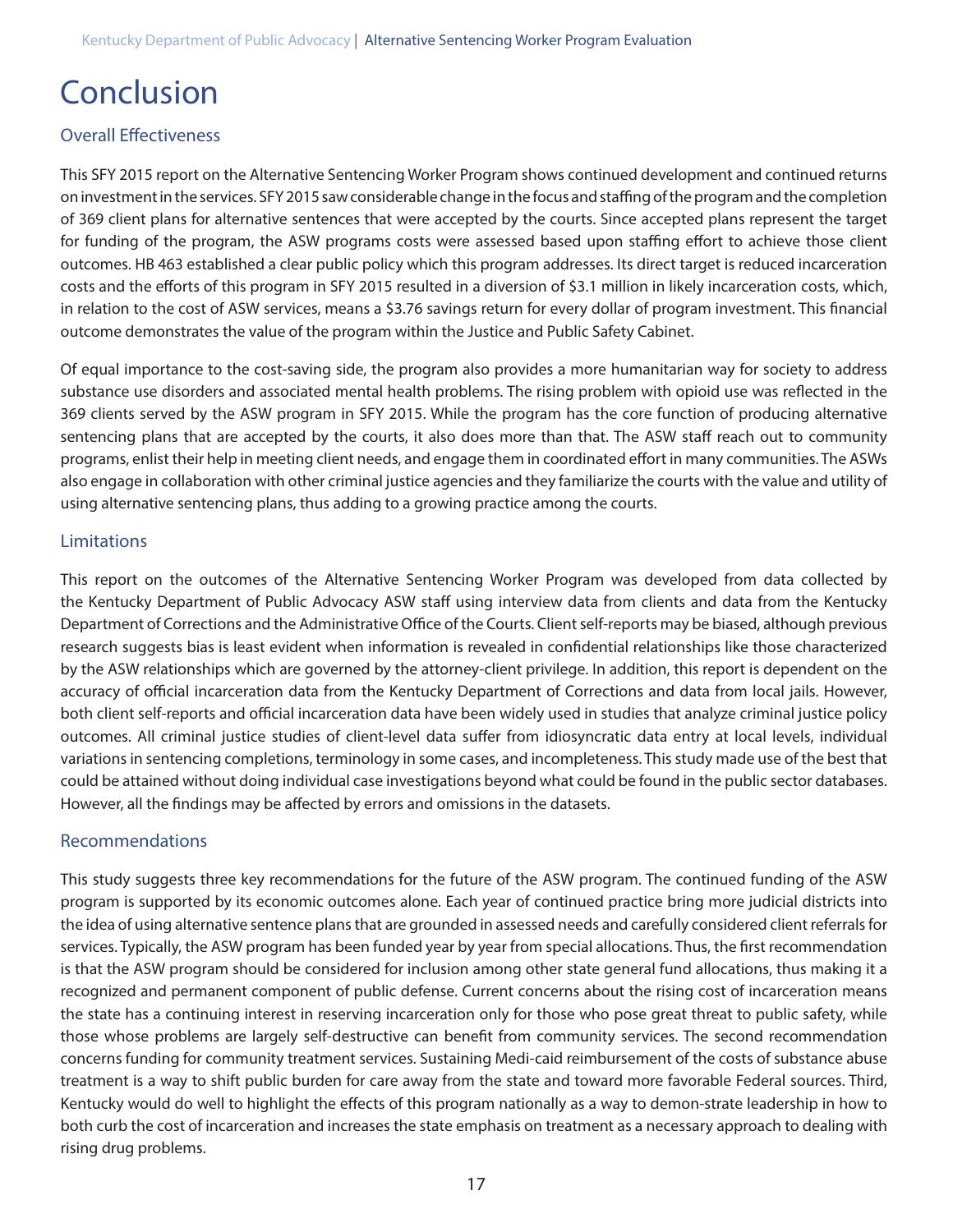## References

Bibas, S. (2004). The Feeney amendment and the continuing rise of prosecutorial power to plea bargain. Journal of Criminal Law & Criminology, 94,295–309.

Brown, M., and Bunnell, S. (2006). Negotiating justice: Prosecutorial perspectives on federal plea bargaining in the District of Columbia. American Law Review 43,1063– 1093.

Carroll, K. M., Ball, S. A., Nich, C., Martino, S., Frankforter, T. L., Farentinos, C., ... & Woody, G.E. (2006). Motivational interviewing to improve treatment engagement and outcome in individuals seeking treatment for substance abuse: A multisite effectiveness study. Drug and Alcohol Dependence, 81(3), 301-312.

Cole, D. (2017). The truth about our prison crisis. The New York Review of Books, June 22, 2017.

Devers, L. (2011). Plea and Charge Bargaining: Research Summary. Bureau of Justice Assistance, GS-10F-0114L, Washington, DC.

Farabee, D. & Leukefeld, C.G. (2001). Recovery and the criminal justice system. In F.M. Tims, C.G. Leukefeld, & J.J. Platt (Eds), Relapse and Recovery in Addictions, 40-59. New Haven, CN: Yale University Press.

Kellough, G., and Wortley, S. (2002). Remand for plea: Bail decisions and plea bargaining as commensurate decisions. British Journal of Criminology 42,186–210.

Miller, W.R. & Rollnick, S. (1992). Motivational Interviewing: Preparing People to Change. New York, NY: Guilford Press.

Miller, W.R. & Rollnick, S. (2002). Motivational Interviewing: Preparing People to Change, Second Edition. New York, NY: Guilford Press.

Miller, W.R. & Rollnick, S. (2009). Ten things that Motivational Interviewing is not. Behavioral and Cognitive Psychotherapy, 37, 129-140.

Morgenstern, J., Kuerbis, A., Amrhein, P., Hail, L., Lynch, K., & McKay, J. R. (2012). Motivational interviewing: A pilot test of active ingredients and mechanisms of change. Psychology of Addictive Behaviors, 26(4), 859.

Rieckmann, T. R., Kovas, A. E., Cassidy, E. F., & McCarty, D. (2011). Employing policy and purchasing levers to increase the use of evidence-based practices in community-based substance abuse treatment settings: Reports from single state authorities. Evaluation and Program Planning, 34(4), 366-374.

Torrey, W. C., Lynde, D. W., & Gorman, P. (2005). Promoting the implementation of practices that are supported by research: The National Implementing Evidence-Based Practice Project. Child and Adolescent Psychiatric Clinics of North America, 14(2), 297-306.

Vader, A.M., Walters, S.T., Prabhu, G.C., Houck, J.M. & Field, C.A. (2010). The language of motivational interviewing and feedback: counselor language, client language, and client drinking outcomes. Psychology of Addictive Behavior, 24(2), 190-197.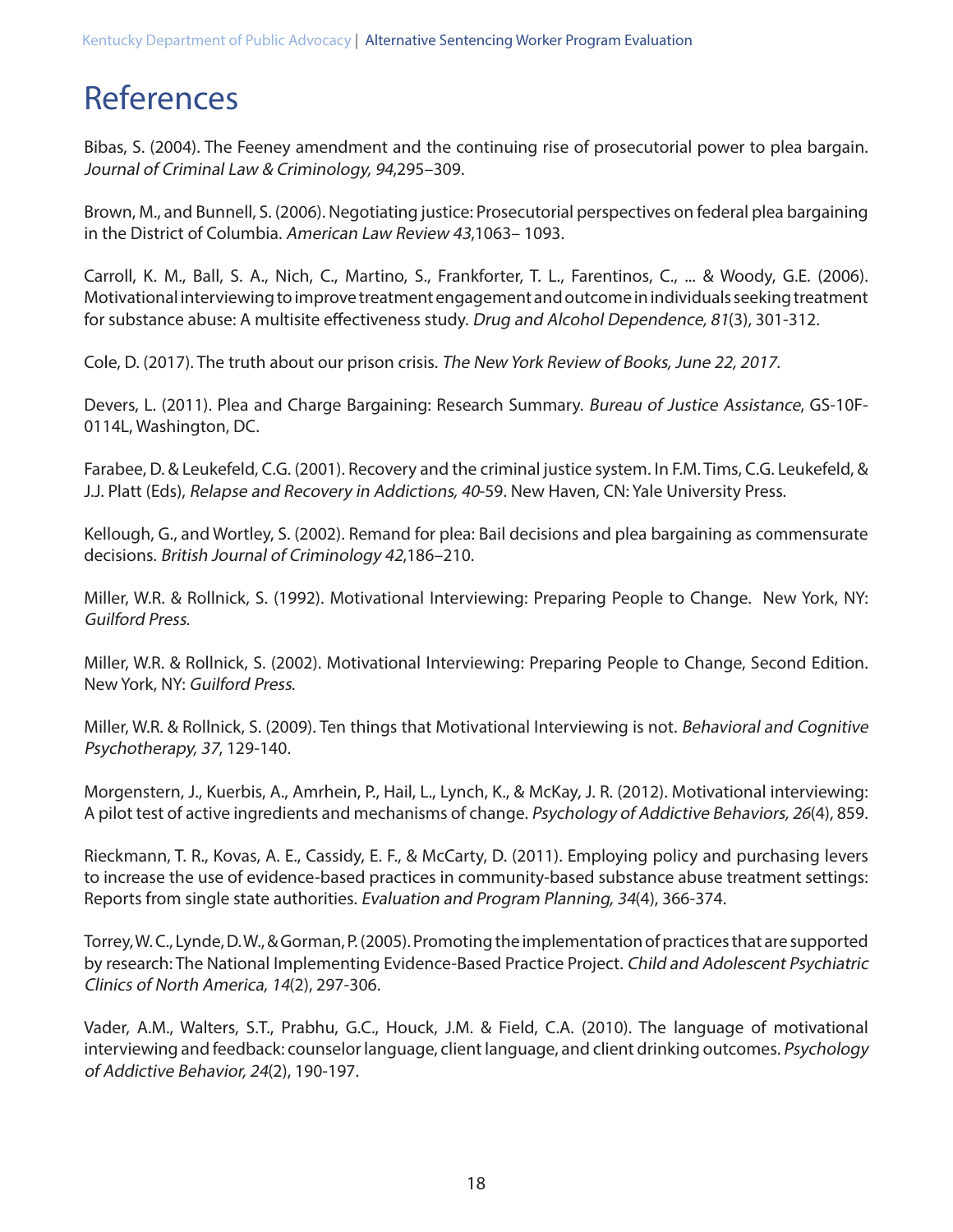## Addendum A

### Client Vignettes

#### "LUTHER"

Between March and August of 2015, Luther was arrested twice and charged with Possession of a Controlled Substance 1st Offense, Driving under the Influence 1st Offense (DUI), and Persistent Felony Offender 1st Degree. Since both arrests were related to Luther's heroin addiction, DPA Attorney Steve Goble referred him to Alternative Sentencing Worker (ASW) Heather Stapleton for assistance. ASW Stapleton met with Luther and assessed his treatment needs. Once his needs were identified, Mr. Goble submitted Ms. Stapleton's Alternative Sentencing Plan for Luther to the court. They recommended Luther attend long-term substance use treatment at Stepping Stones in Augusta, Georgia; which was paid for with a Operation UNITE Treatment Voucher. The court agreed to this recommendation and Luther began treatment. In January 2016, Luther successfully completed the treatment program, at which time the commonwealth dismissed his DUI and amended the rest of his charges for which he is on probation. Luther is now employed at Stepping Stones as a Peer Mentor for the other participants.

#### "MIRANDA"

Miranda was 35 weeks pregnant, facing eviction from her apartment, and in need of treatment for a heroin addiction. Following a Circuit Court diversion violation for Possession of a Controlled Substance 1st Offense Heroin and Drug Paraphernalia, Miranda's DPA Attorney Ray Ibarra referred her to Alternative Sentencing Worker Hannah Powers, to assist her in developing an individualized alternative sentencing plan. Miranda received a two-year sentence in court, but was placed on supervised probation for three years and granted the opportunity to attend treatment. With Miranda's buy-in, Ms. Powers assisted in getting Miranda into treatment at WRAP, a comprehensive, wrap-around treatment center where she could have her baby and not face being separated from the newborn. Thanks to grant funding, Miranda's stay at WRAP did not cost the state any money. Following her time at WRAP, Ms. Powers found Miranda a place at the Healthy Newborn Home through Transitions, which is a supportive sober-living environment for mothers and children. Miranda is continuing in her recovery and looks forward to a fresh start with her child.

#### "CODY"

In January of 2014, Alternative Sentencing Worker Rena Richardson of the Madisonville Trial Office received a referral for Cody, a 28-year old man, facing nine counts of Trafficking in a Controlled Substance <4 grams Cocaine, through two separate felony indictments. At the time of the referral, Cody was using alcohol, marijuana, cocaine, and benzodiazepines on a daily basis. For around nine months, ASW Richardson worked closely with Cody's DPA attorney , Kenneth Root, to negotiate with the Commonwealth Attorney to get Cody appropriate treatment to address his substance use disorder. The Commonwealth Attorney did not want Cody to go to any type of treatment. He felt Cody was considered one of the biggest drug dealers in the county and did not deserve a chance at treatment. Ms. Richardson was persistent and continued to zealously advocate for Cody to have an opportunity at treatment. Since Cody wanted to enroll in college, it was determined Drug Court was his best option. With continued resistance from the Commonwealth Attorney following a drafted Alternative Sentencing Plan, Ms. Richardson began to get letters from people in the community who knew Cody; a former police chief, a pastor who was also a bailiff at the time, and one of the clerks who worked in the courthouse. Ms. Richardson arranged for Cody to be evaluated by the Drug Court staff, who found that Cody was appropriate for treatment and they prepared a letter for the judge. Ms. Richardson and DPA Attorney Root presented the letters to the judge. Finally, over the objection of the Commonwealth Attorney, Cody was approved to attend Drug Court with a 20-year sentence probated for five years conditional upon completion of the Drug Court Program. Cody had a few bumps along the way, but he graduated from Drug Court. While in the program, he enrolled in a community college and obtained his Associate's Degree in 2017, graduating with honors. While in college, he was on the Dean's list and was very involved in academic life. In addition to being awarded the honor of 'Student of the Month' in November 2015, Cody was a Member of Phi Beta Lambda, President of the Student Advisory Board, Co-President of the Phi Theta Kappa Honor Society Chi Eta Chapter, and President of the Student Government Association. Cody is now enrolled in Murray State University with plans to obtain a degree in Business Administration and Management. Following the completion of his associate's degree, Cody gained employment as the Epic Implementation Specialist at Baptist Health in Madisonville. The Commonwealth's Attorney later apologized for saying Cody was the biggest drug dealer in the county, going on to say he was wrong and that he was very proud of Cody's accomplishments. In April of 2017, after meeting all conditions and requirements of the court, Cody was released from the supervision of Probation and Parole.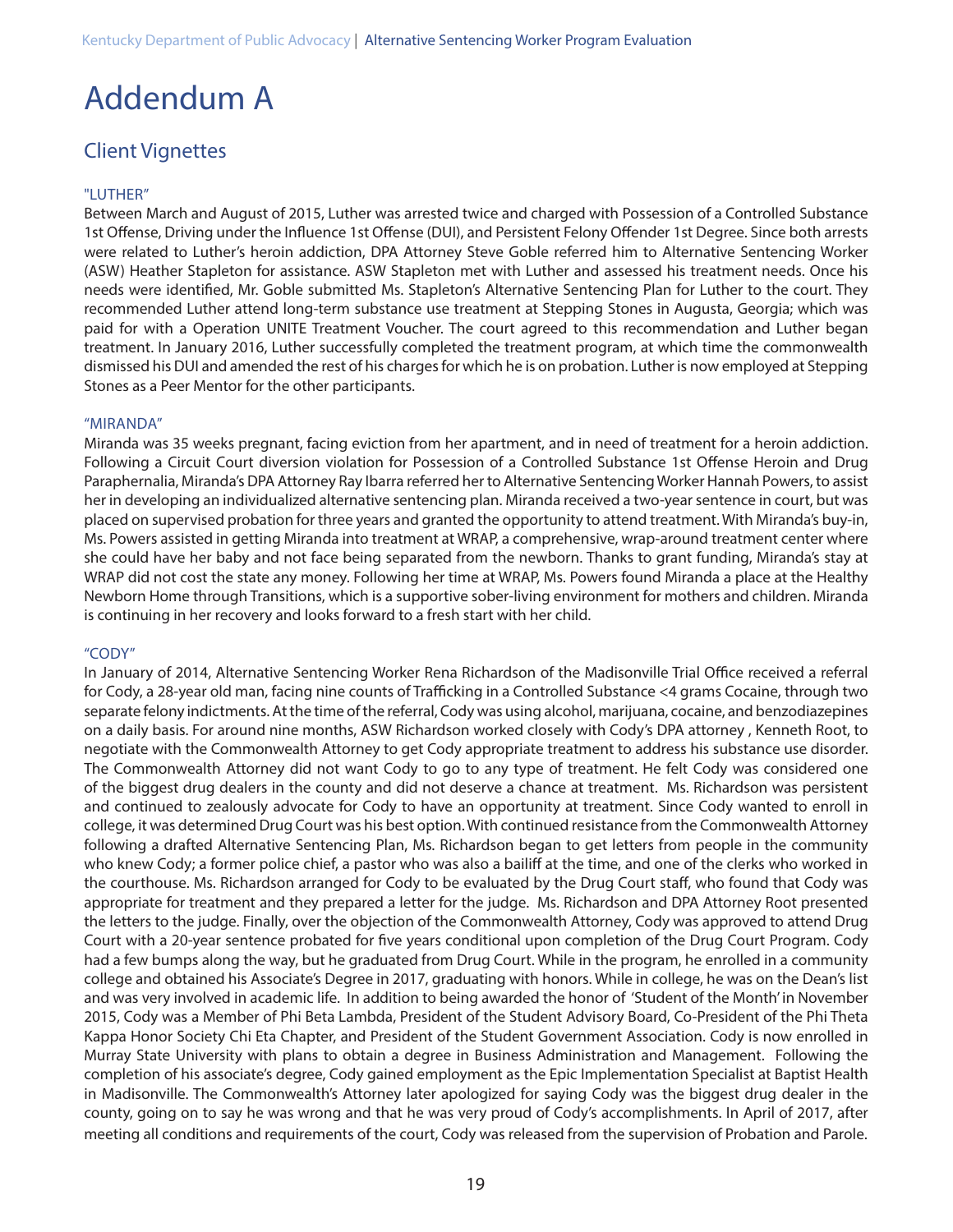## Addendum B

## All Charges for the Follow-up (n=369)

| Charge                                                              | Felony  | Misdemeanor | Revocation | Violation  |
|---------------------------------------------------------------------|---------|-------------|------------|------------|
| 100 - SPEEDING 10MPH OVER LIMIT                                     |         |             |            | 1(1.1%)    |
| 1080 - FAILURE TO OR IMPROPER SIGNAL                                |         |             |            | 1(1.1%)    |
| 1110 - DISREGARDING STOP SIGN                                       |         |             |            | 3(3.2%)    |
| 1150 - RECKLESS DRIVING                                             |         |             |            | 4(4.2%)    |
| 1310 - FAILURE TO ILLUMINATE HEAD LAMPS                             |         |             |            | 1(1.1%)    |
| 1360 - CARELESS DRIVING                                             |         |             |            | 5(5.3%)    |
| 1960 - FLEEING OR EVADING POLICE, 1ST DEGREE (MV)                   | 3(0.4%) |             |            |            |
| 1980 - FLEEING OR EVADING POLICE, 2ND DEGREE (MOTOR VEHICLE)        |         | 1(0.2%)     |            |            |
| 1990 - FLEEING OR EVADING POLICE, 2ND DEGREE (ON FOOT)              |         | 6(1.0%)     |            |            |
| 2060 - IMPROPER EQUIPMENT                                           |         |             |            | 2(2.1%)    |
| 2070 - REAR LICENSE NOT ILLUMINATED                                 |         |             |            | 2(2.1%)    |
| 2600 - IMPROPERLY TURNING/DRIVING LANE, OR ENTERING LIMITED ACCESS  |         | 1(0.2%)     |            |            |
| 2720 - FOLLOWING ANOTHER VEHICLE TOO CLOSELY                        |         |             |            | 1(1.1%)    |
| 3800 - NO OPERATORS/MOPED LICENSE                                   |         | 1(0.2%)     |            |            |
| 3980 - OPERATING VEHICLE WITH EXPIRED OPERATORS LICENSE             |         | 2(0.3%)     |            |            |
| 3981 - ATT OPERATING VEHICLE WITH EXPIRED OPERATORS LICENSE         |         | 1(0.2%)     |            |            |
| 4030 - OPERATING ON SUSPENDED/REVOKED OPERATORS LICENSE             |         | 15 (2.6%)   |            |            |
| 4070 - NO/EXPIRED KENTUCKY REGISTRATION RECEIPT                     |         |             |            | 13 (13.7%) |
| 4170 - DISPLAY/POSSESSION OF CANCELLED/FICTITIOUS OPERATO           |         | 1(0.2%)     |            |            |
| 4240 - NO/EXPIRED REGISTRATION PLATES                               |         |             |            | 19 (20.0%) |
| 4350 - LICENSE TO BE IN POSSESSION                                  |         | 7(1.2%)     |            |            |
| 4360 - FAILURE TO NOTIFY ADDRESS CHANGE TO DEPT OF TRANSP           |         | 3(0.5%)     |            |            |
| 4410 - WANTON ENDANGERMENT-2ND DEGREE                               |         | 3(0.5%)     |            |            |
| 4550 - OWNER TO NOTIFY CLERK OF RESIDENCE/NAME CHANGE               |         | 1(0.2%)     |            |            |
| 4700 - POSSESS OPEN ALCOHOL BEVERAGE CONTAINER IN A MOTOR VEHICLE   |         |             |            | 3(3.2%)    |
| 4800 - FAILURE OF OWNER TO MAINTAIN REQUIRED INSURANCE/SECURITY 1ST |         | 11 (1.9%)   |            |            |
| 4810 - FAILURE OF OWNER TO MAINTAIN REQUIRED INSURANCE/SEC 2ND OR > |         | 2(0.3%)     |            |            |
| 4820 - FAILURE OF NON-OWNER OPERATOR TO MAINTAIN REQ INSURANCE, 1ST |         | 6(1.0%)     |            |            |
| 4990 - FAILURE TO WEAR SEAT BELTS                                   |         |             |            | 10 (10.5%) |
| 5020 - FAILURE TO REPORT TRAFFIC ACCIDENT                           |         |             |            | 2(2.1%)    |
| 5190 - FAILURE TO PRODUCE INSURANCE CARD                            |         |             |            | 12 (12.6%) |
| 5690 - LEAVING SCENE OF ACCIDENT/FAILURE TO RENDER AID OR ASSISTANC |         | 5(0.9%)     |            |            |
| 5800 - IMPROPER PARKING VIOLATIONS                                  |         |             |            | 1(1.1%)    |
| 7950 - ASSAULT 4TH DEGREE NO VISIBLE INJURY                         |         | 4(0.7%)     |            |            |
| 7960 - ASSAULT 4TH DEGREE MINOR INJURY                              |         | 3(0.5%)     |            |            |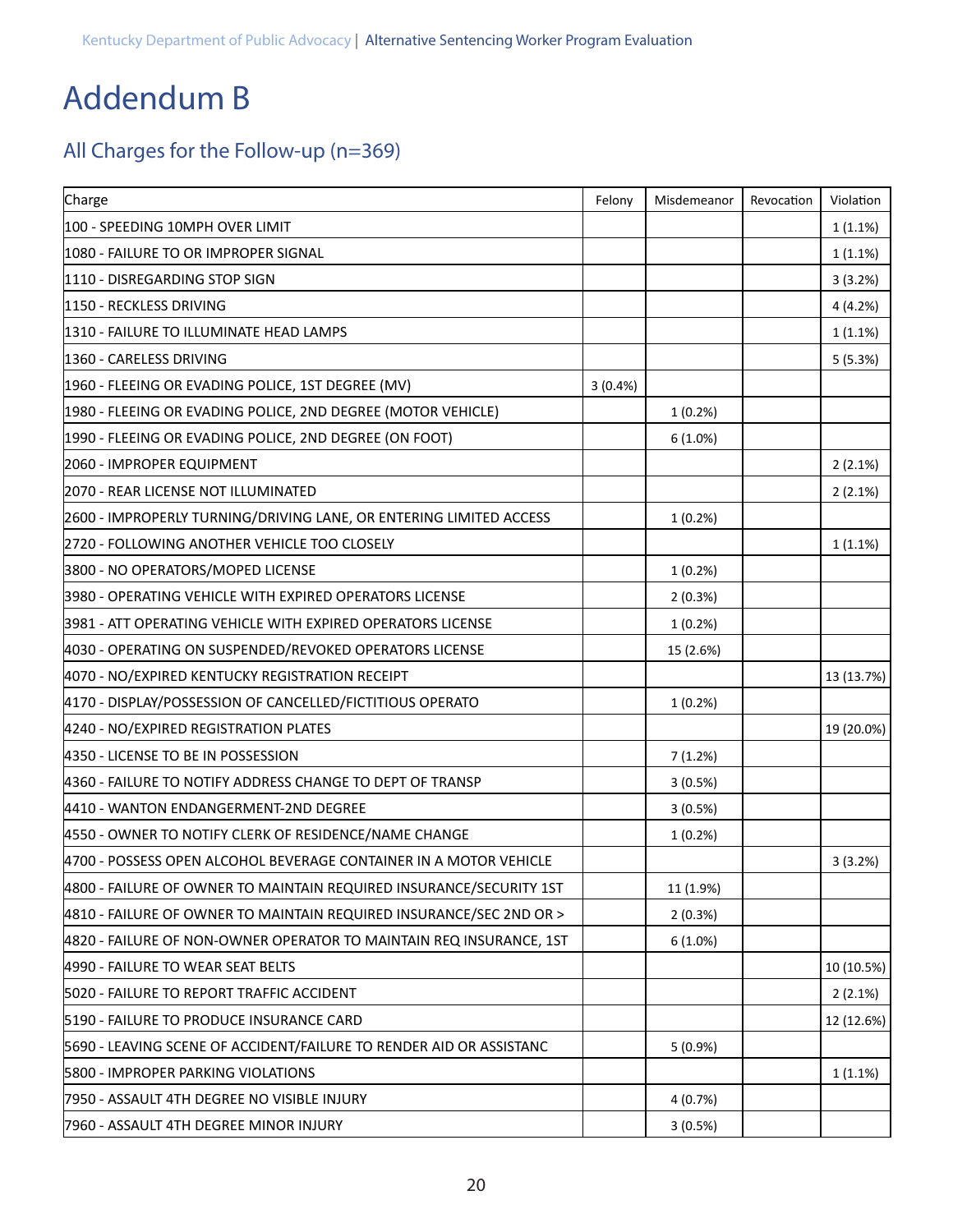| Charge                                                               | Felony     | Misdemeanor | Revocation | Violation  |
|----------------------------------------------------------------------|------------|-------------|------------|------------|
| 7970 - ASSAULT 4TH DEGREE DOMESTIC VIOLENCE NO VISIBLE INJURY        |            | 6(1.0%)     |            |            |
| 7980 - ASSAULT 4TH DEGREE DOMESTIC VIOLENCE MINOR INJURY             |            | 6(1.0%)     |            |            |
| 8030 - MENACING                                                      |            | 5(0.9%)     |            |            |
| 8200 - TERRORISTIC THREATENING, 1ST DEGREE                           | $1(0.1\%)$ |             |            |            |
| 8220 - TERRORISTIC THREATENING, 3RD DEGREE                           |            | 12 (2.0%)   |            |            |
| 11500 - FAILURE TO APPEAR, CITATION FOR MISDEMEANOR                  |            |             | 1(0.3%)    |            |
| 14010 - CRIMINAL MISCHIEF, 1ST DEGREE                                | 14 (2.0%)  |             |            |            |
| 14015 - COMP CRIMINAL MISCHIEF, 1ST DEGREE                           | 1(0.1%)    |             |            |            |
| 14020 - CRIMINAL MISCHIEF-2ND DEGREE                                 |            | 8(1.4%)     |            |            |
| 14030 - CRIMINAL MISCHIEF-3RD DEGREE                                 |            | 12 (2.0%)   |            |            |
| 15010 - CARRYING A CONCEALED DEADLY WEAPON (M)                       |            | 4(0.7%)     |            |            |
| 15020 - DEFACING A FIREARM                                           |            | 1(0.2%)     |            |            |
| 16800 - FAILURE TO COMPLY W/SEX OFFENDER REGISTRATION (1ST OFF)      | $1(0.1\%)$ |             |            |            |
| 16810 - FAILURE TO COMPLY W/SEX OFFENDER REGISTRATION (2ND OR > OFF) | 2(0.3%)    |             |            |            |
| 17500 - INDECENT EXPOSURE, 1ST DEGREE, 1ST OFFENSE                   |            | 1(0.2%)     |            |            |
| 20000 - NON SUPPORT                                                  |            | 2(0.3%)     |            |            |
| 20020 - ENDANGERING THE WELFARE OF A MINOR                           |            | 6(1.0%)     |            |            |
| 20340 - KNOWINGLY EXPLOIT ADULT BY PERSON O/\$300                    | 5(0.7%)    |             |            |            |
| 21080 - OP MV UNDER/INFLUENCE OF ALCOHOL/DRUGS, ETC. . 08 1ST OFF    |            | 15 (2.6%)   |            |            |
| 21090 - OPERATE MV U/INFLU OF ALC/DRUGS W/.08, AGGRAVATOR, 1ST OFF   |            | 11 (1.9%)   |            |            |
| 21100 - OPERATE MV U/INFLUENCE ALC/DRUGS, .08 2ND OFFENSE            |            | 6(1.0%)     |            |            |
| 21110 - OPERATE MV UNDER/INFLU ALC/DRUGS, .08, AGGRAVATOR, 2ND OFF   |            | 4(0.7%)     |            |            |
| 21120 - OPERATE MV UNDER/INFLUENCE ALCOHOL/DRUGS, .08, 3RD OFFENSE   |            | 1(0.2%)     |            |            |
| 21130 - OPERATE MV UNDER/INFLUENCE ALC/DRUGS, .08, AGGRAVATOR, 3RD   |            | 3(0.5%)     |            |            |
| 21140 - OPERATE MV UNDER/INFLUENCE ALC/DRUGS, .08, 4TH OR SUB OFF    | 1(0.1%)    |             |            |            |
| 21150 - OPERATE MV UNDER/INFL ALC/DRUGS, .08, AGGRAVATOR, 4TH OFF    | 3(0.4%)    |             |            |            |
| 23010 - ALCOHOL INTOX IN PUBLIC PLACE-3RD OR > OFF W/12 MO           |            | 4(0.7%)     |            |            |
| 23020 - DRINKING ALCOHOL IN PUBLIC PLACE-3RD OR > OFF W/12           |            | 1(0.2%)     |            |            |
| 23030 - PUBLIC INTOXICATION CONTROLLED SUBS (EXCLUDES ALC            |            | 38 (6.5%)   |            |            |
| 23040 - ALCOHOL INTOXICATION IN A PUBLIC PLACE-1ST & 2ND O           |            |             |            | 10 (10.5%) |
| 23700 - DISORDERLY CONDUCT, 1ST DEGREE                               |            | $1(0.2\%)$  |            |            |
| 23710 - DISORDERLY CONDUCT, 2ND DEGREE                               |            | 24 (4.1%)   |            |            |
| 24000 - *OBS* DISORDERLY CONDUCT                                     |            | 2(0.3%)     |            |            |
| 24020 - HARASSING COMMUNICATIONS                                     |            | 2(0.3%)     |            |            |
| 24040 - RESISTING ARREST                                             |            | 20 (3.4%)   |            |            |
| 26090 - SHOCK PROBATION IN FELONY CONVICTIONS                        |            |             | 16 (4.4%)  |            |
| 26100 - SHOCK PROBATION IN MISDEMEANOR CONVICTIONS                   |            |             | $4(1.1\%)$ |            |
| 26160 - CRIMINAL TRESPASS-1ST DEGREE                                 |            | 1(0.2%)     |            |            |
| 26170 - CRIMINAL TRESPASSING-3RD DEGREE                              |            |             |            | 4 (4.2%)   |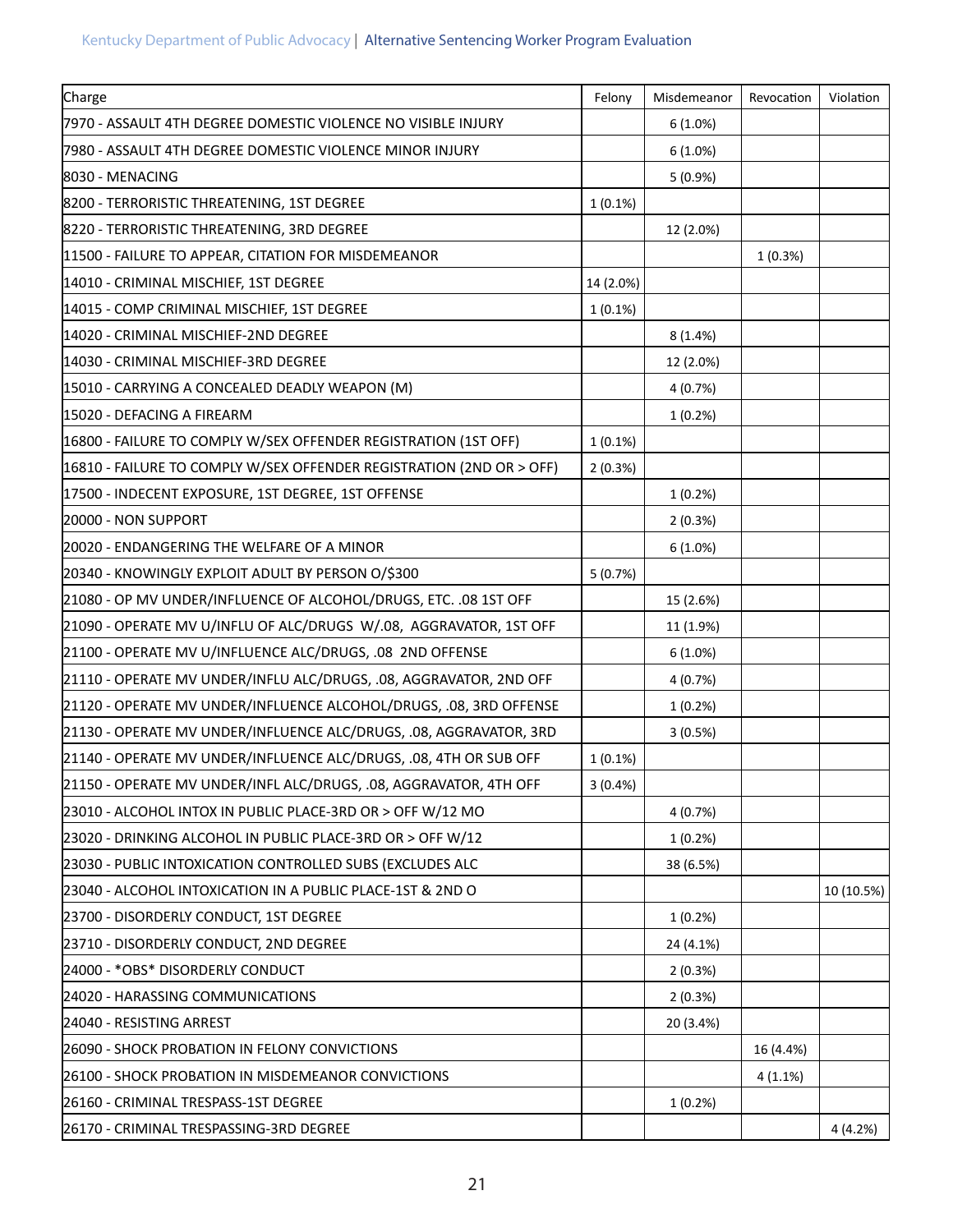| Charge                                                                      | Felony     | Misdemeanor | Revocation  | Violation |
|-----------------------------------------------------------------------------|------------|-------------|-------------|-----------|
| 26190 - DRIVING DUI SUSPENDED LICENSE - 1ST OFFENSE, AGGRAVATOR             |            | 2(0.3%)     |             |           |
| 26200 - DRIVE DUI SUSPENDED LICENSE, 2ND OFF IN 5 YRS, AGGRAVATOR           | 2(0.3%)    |             |             |           |
| 26240 - CRIMINAL TRESPASS-2ND DEGREE                                        |            | 1(0.2%)     |             |           |
| 26250 - CRUELTY TO ANIMALS-2ND DEGREE                                       |            | 10 (1.7%)   |             |           |
| 26280 - DRIVING ON DUI SUSPENDED LICENSE-1ST OFFENSE                        |            | 4(0.7%)     |             |           |
| 26290 - DRIVING DUI SUSPENDED LICENSE-2ND OFFENSE                           |            | 2(0.3%)     |             |           |
| 26320 - IMPERSONATING A PEACE OFFICER                                       | $1(0.1\%)$ |             |             |           |
| 26340 - ESCAPE-3RD DEGREE                                                   |            | 2(0.3%)     |             |           |
| 26380 - FALSE REPRESENTATION OF EMERGENCY-USE OF PARTY LIN                  |            | 1(0.2%)     |             |           |
| 26440 - HINDERING PROSECUTION OR APPREHENSION-2ND DEGREE                    |            | 2(0.3%)     |             |           |
| 26480 - CONTEMPT OF COURT (Other than fines or pretrial release violations) |            |             | 9(2.5%)     |           |
| 26600 - NON-PAYMENT OF FINES                                                |            | 1(0.2%)     |             |           |
| 26620 - POSSESSION OF BURGLARY TOOLS                                        |            | 2(0.3%)     |             |           |
| 26640 - POSS/USE OF RADIO THAT SENDS/RECEIVES POLICE MESSA                  |            | 1(0.2%)     |             |           |
| 26680 - PROBATION VIOLATION (FOR FELONY OFFENSE)                            |            |             | 153 (42.3%) |           |
| 26800 - PROBATION VIOLATION (FOR MISDEMEANOR OFFENSE)                       |            |             | 30 (8.3%)   |           |
| 26910 - PROBATION VIOLATION (FOR TECHNICAL VIOLATION)                       |            |             | 105 (29.0%) |           |
| 26911 - CONDITIONAL DISCHARGE VIOLATION                                     |            |             | 6(1.7%)     |           |
| 26912 - PRETRIAL DIVERSION VIOLATION                                        |            |             | 37 (10.2%)  |           |
| 26950 - GIVING OFFICER FALSE NAME OR ADDRESS                                |            | 3(0.5%)     |             |           |
| 27630 - VIOLATION OF KENTUCKY E.P.O./D.V.O.                                 |            | 5 (0.9%)    |             |           |
| 39990 - SERVING PROBATION/PAROLE VIOLATION WARRANT                          |            |             | 1(0.3%)     |           |
| 90940 - POSSESSING LICENSE WHEN PRIVILEGES ARE REVOKED/SUS                  |            | 1(0.2%)     |             |           |
| 100600 - KIDNAPPING-ADULT                                                   | $1(0.1\%)$ |             |             |           |
| 102010 - UNLAWFUL IMPRISONMENT-1ST DEGREE                                   | 4(0.6%)    |             |             |           |
| 102100 - CUSTODIAL INTERFERENCE                                             | $1(0.1\%)$ |             |             |           |
| 111620 - RAPE-2ND DEGREE-NO FORCE                                           | 3(0.4%)    |             |             |           |
| 111650 - RAPE, 3RD DEGREE                                                   | 1(0.1%)    |             |             |           |
| 112020 - SODOMY-2ND DEGREE                                                  | 3(0.4%)    |             |             |           |
| 112050 - SODOMY, 3RD DEGREE                                                 | 2(0.3%)    |             |             |           |
| 112200 - SEXUAL ABUSE, 1ST DEGREE                                           | 5(0.7%)    |             |             |           |
| 112210 - SEXUAL ABUSE, 1ST DEGREE, VICTIM U/12 YEARS OF AGE                 | 5(0.7%)    |             |             |           |
| 120020 - ROBBERY, 1ST DEGREE                                                | 4(0.6%)    |             |             |           |
| 120025 - COMP ROBBERY, 1ST DEGREE                                           | $1(0.1\%)$ |             |             |           |
| 120035 - COMP ROBBERY, 2ND DEGREE                                           | 1(0.1%)    |             |             |           |
| 131130 - ASSAULT-3RD DEGREE-POLICE/PROBATION OFFICER-IDENTI                 | 20 (2.8%)  |             |             |           |
| 131140 - ASSAULT-3RD DEGREE-INMATE ASSAULT ON CORRECTIONS E                 | 4(0.6%)    |             |             |           |
| 131230 - ASSAULT 3RD DEGREE                                                 | $1(0.1\%)$ |             |             |           |
| 131510 - ASSAULT, 1ST DEGREE - DOMESTIC VIOLENCE                            | $1(0.1\%)$ |             |             |           |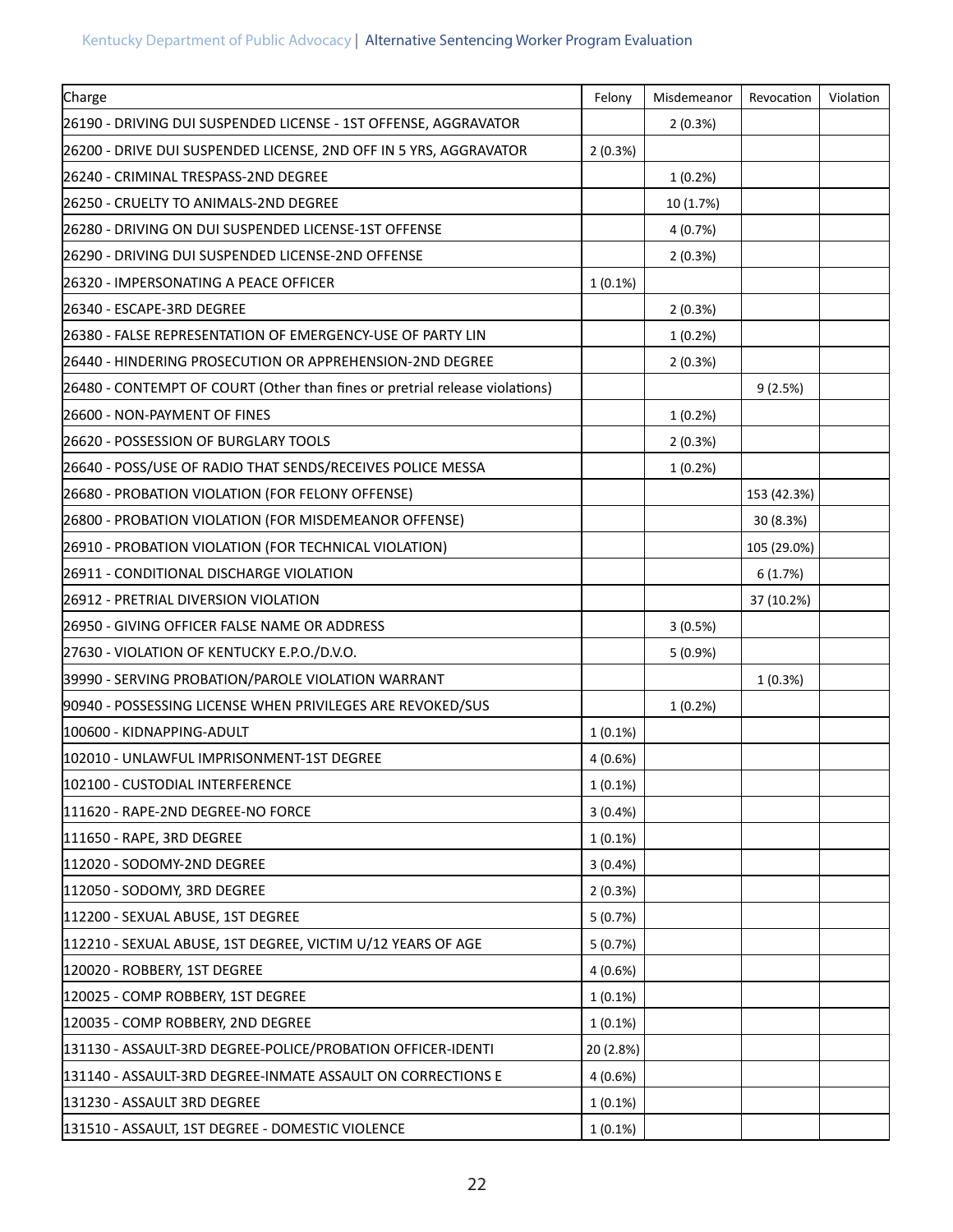| Charge                                                           | Felony     | Misdemeanor | Revocation | Violation |
|------------------------------------------------------------------|------------|-------------|------------|-----------|
| 131600 - ASSAULT, 2ND DEGREE                                     | 5(0.7%)    |             |            |           |
| 131610 - ASSAULT, 2ND DEGREE - DOMESTIC VIOLENCE                 | 3(0.4%)    |             |            |           |
| 132010 - WANTON ENDANGERMENT-1ST DEGREE                          | 43 (6.0%)  |             |            |           |
| 132310 - CRIMINAL ABUSE-1ST DEGREE-CHILD 12 OR UNDER             | 1(0.1%)    |             |            |           |
| 132410 - CRIMINAL ABUSE-2ND DEGREE-CHILD 12 OR UNDER             | 3(0.4%)    |             |            |           |
| 132430 - STALKING-2ND DEGREE                                     |            | 4(0.7%)     |            |           |
| 200030 - ARSON, 1ST DEGREE                                       | 2(0.3%)    |             |            |           |
| 200040 - ARSON, 2ND DEGREE                                       | 1(0.1%)    |             |            |           |
| 215130 - RECEIVE GOODS, ETC BY FRAUD U/\$10,000 W/6 MONTH PERIOD | $1(0.1\%)$ |             |            |           |
| 220600 - BURGLARY, 1ST DEGREE                                    | 13 (1.8%)  |             |            |           |
| 220605 - COMP BURGLARY, 1ST DEGREE                               | 2(0.3%)    |             |            |           |
| 220610 - BURGLARY, 2ND DEGREE                                    | 28 (3.9%)  |             |            |           |
| 220620 - BURGLARY, 3RD DEGREE                                    | 17 (2.4%)  |             |            |           |
| 220621 - ATT BURGLARY, 3RD DEGREE                                |            | 1(0.2%)     |            |           |
| 220625 - COMP BURGLARY, 3RD DEGREE                               | 4(0.6%)    |             |            |           |
| 230005 - *OBS* COMP THEFT BY UNLAWFUL TAKING /OVER \$300         | 1(0.1%)    |             |            |           |
| 230300 - THEFT BY UNLAWFUL TAKING/DISP-SHOPLIFTING               | 2(0.3%)    |             |            |           |
| 230390 - THEFT BY UNLAWFUL TAKING/DISP-SHOPLIFTING               |            | 1(0.2%)     |            |           |
| 231000 - THEFT BY UNLAWFUL TAKING/DISP-FIREARM                   | 3(0.4%)    |             |            |           |
| 232100 - THEFT OF PROPERTY LOST/MISLAID/DELIVER BY MISTAKE       | 1(0.1%)    |             |            |           |
| 232300 - THEFT BY FAILURE TO MAKE REQ DISPOSITION OF PPTY        | $1(0.1\%)$ |             |            |           |
| 232600 - THEFT BY UNLAWFUL TAKING/DISP-BICYCLES                  | 1(0.1%)    |             |            |           |
| 232650 - THEFT OF MAIL MATTER                                    | $1(0.1\%)$ |             |            |           |
| 232900 - THEFT BY UNLAWFUL TAKING/DISP-ALL OTHERS                | $8(1.1\%)$ |             |            |           |
| 232905 - COMP THEFT BY UNLAWFUL TAKING/DISP-ALL OTHERS           | 1(0.1%)    |             |            |           |
| 232950 - TBUT- ALL OTHERS \$10,000 OR MORE                       | $1(0.1\%)$ |             |            |           |
| 233000 - THEFT BY DECEPTION-INCLUDE COLD CHECKS U/\$500          |            | 4(0.7%)     |            |           |
| 233005 - COMP THEFT BY DECEPTION-INCLUDE COLD CHECKS U/\$500     |            | 3(0.5%)     |            |           |
| 233010 - THEFT BY DECEPTION-INCLUDE COLD CHECKS U/\$10,000       | 4(0.6%)    |             |            |           |
| 233100 - THEFT OF IDENTITY OF ANOTHER WITHOUT CONSENT            | 2(0.3%)    |             |            |           |
| 239130 - TBUT OR DISP CONTROLLED SUBSTANCE U/\$10,000            | 7(1.0%)    |             |            |           |
| 239150 - TBUT OR DISP ALL OTHERS U/\$500                         |            | 5(0.9%)     |            |           |
| 239170 - TBUT ALL OTHERS \$500 OR MORE BUT U/\$10,000            | 16 (2.2%)  |             |            |           |
| 239310 - TBUT OR DISP SHOPLIFTING \$500 OR MORE BUT U/\$10,000   | 2(0.3%)    |             |            |           |
| 239350 - TBUT OR DISP SHOPLIFTING U/\$500                        |            | 17 (2.9%)   |            |           |
| 239550 - TBUT OR DISP FROM BUILDING \$500 OR MORE BUT U/\$10,000 | 3(0.4%)    |             |            |           |
| 239770 - TBUT OR DISP FARM EQUIP \$500 OR MORE BUT U/\$10,000    | $1(0.1\%)$ |             |            |           |
| 240400 - THEFT BY UNLAWFUL TAKING/DISP-AUTO                      | 2(0.3%)    |             |            |           |
| 240420 - TBUT OR DISP AUTO - \$500 OR MORE BUT U/\$10,000        | 4(0.6%)    |             |            |           |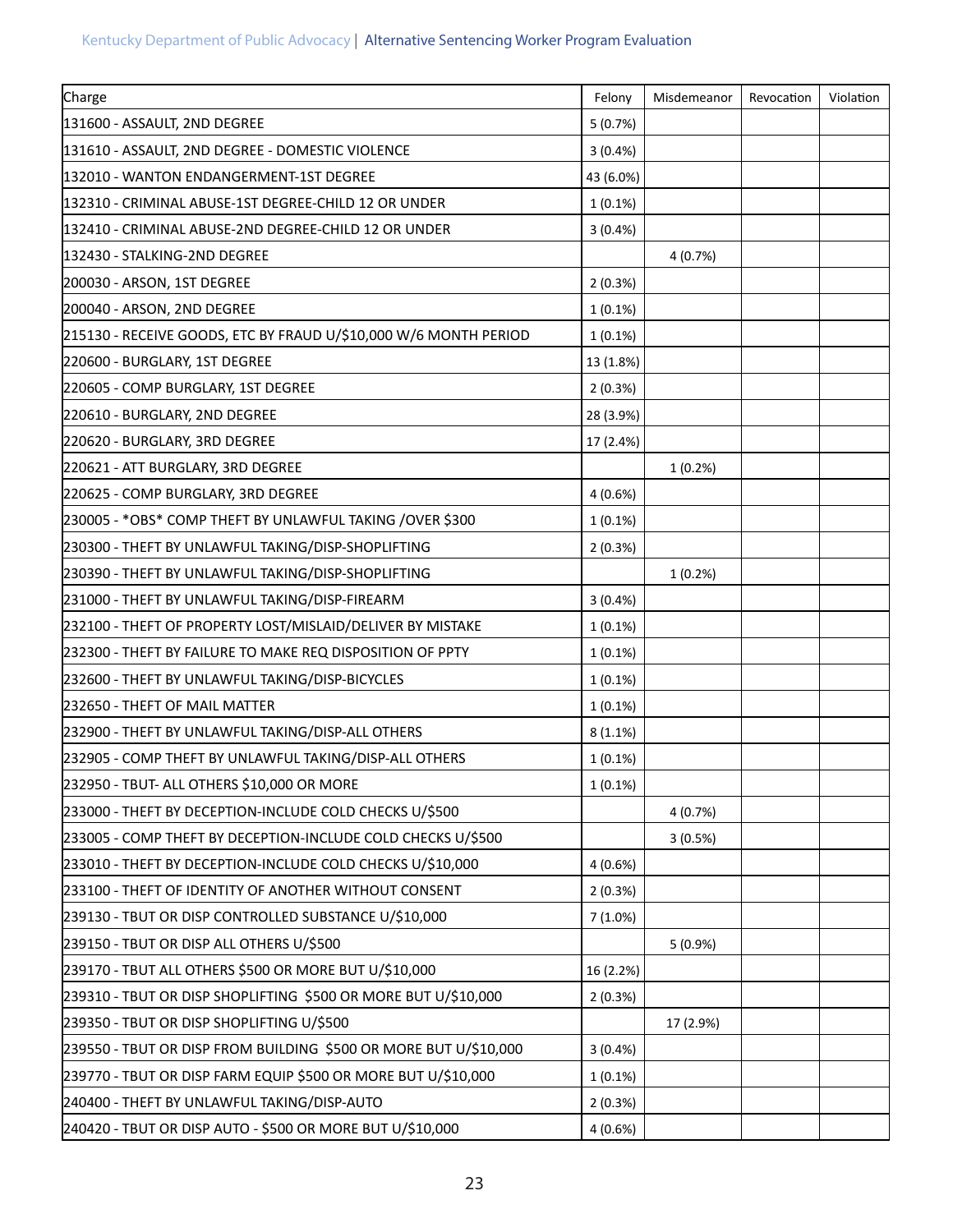| Charge                                                                | Felony     | Misdemeanor | Revocation | Violation |
|-----------------------------------------------------------------------|------------|-------------|------------|-----------|
| 240450 - TBUT- AUTO \$10,000 OR MORE                                  | $1(0.1\%)$ |             |            |           |
| 250180 - FORGERY, 1ST DEGREE                                          | 1(0.1%)    |             |            |           |
| 250190 - FORGERY, 2ND DEGREE                                          | 24 (3.4%)  |             |            |           |
| 250610 - CRIMINAL POSSESSION FORGED INSTRUMENT-1ST DEGREE-I           | 19 (2.7%)  |             |            |           |
| 250620 - CRIMINAL POSSESSION FORGED INSTRUMENT-2ND DEGREE-I           | 19 (2.7%)  |             |            |           |
| 280200 - RECEIVING STOLEN PROPERTY (FIREARM)                          | 1(0.1%)    |             |            |           |
| 280300 - *OBS* RECEIVING STOLEN PROPERTY OVER \$300                   | $1(0.1\%)$ |             |            |           |
| 280310 - RECEIVING STOLEN PROPERTY U/\$500                            |            | 1(0.2%)     |            |           |
| 280315 - COMP RECEIVING STOLEN PROPERTY U/\$500                       |            | 2(0.3%)     |            |           |
| 280320 - RECEIVING STOLEN PROPERTY U/\$10,000                         | 13 (1.8%)  |             |            |           |
| 280325 - COMP RECEIVING STOLEN PROPERTY U/\$10,000                    | 2(0.3%)    |             |            |           |
| 281970 - THEFT OF CONTROLLED SUBSTANCE                                | $1(0.1\%)$ |             |            |           |
| 380100 - FLAGRANT NON SUPPORT                                         | 3(0.4%)    |             |            |           |
| 381520 - UNLAWFUL TRANSACTION W/MINOR - 2ND DEGREE                    | 5(0.7%)    |             |            |           |
| 382000 - ABANDONMENT OF MINOR                                         | 1(0.1%)    |             |            |           |
| 418060 - UNLAWFUL DISTRIBUTION OF A METH PRECURSOR 1ST                | 2(0.3%)    |             |            |           |
| 418200 - UNLAWFUL POSSESSION OF METH PRECURSOR, 1ST OFFENSE           | 5(0.7%)    |             |            |           |
| 419030 - CONTROLLED SUBSTANCE ENDANGERMENT TO CHILD, 4TH DEGREE       | 6(0.8%)    |             |            |           |
| 419960 - *OBS* ILLEGAL POSSESSION OF LEGEND DRUG, 1ST OFFENSE         |            | 1(0.2%)     |            |           |
| 420090 - ILLEGAL POSSESSION OF LEGEND DRUG                            |            | 1(0.2%)     |            |           |
| 420150 - TRAFFICK IN CONTROLLED SUBSTANCE, 1ST OFFENSE                | 1(0.1%)    |             |            |           |
| 420220 - POSS A CONT SUB                                              |            | 6(1.0%)     |            |           |
| 420540 - ATTEMPT/OBTAIN CONT SUB BY FRAUD/FALSE STMT/FORGERY          | 5(0.7%)    |             |            |           |
| 420550 - CONTROLLED SUBSTANCE PRESCRIPTION NOT IN ORIG CONTAINER 1ST  |            | 21 (3.6%)   |            |           |
| 420750 - *OBS* USE/POSSESS DRUG PARAPHERNALIA, 1ST OFFENSE            |            | 3(0.5%)     |            |           |
| 420810 - DRUG PARAPHERNALIA - BUY/POSSESS                             |            | 104 (17.7%) |            |           |
| 420816 - ENH DRUG PARAPHERNALIA - BUY/POSSESS                         | $1(0.1\%)$ |             |            |           |
| 420830 - DRUG PARAPHERNALIA - ADVERTISEMENT                           |            | 1(0.2%)     |            |           |
| 421310 - *OBS* TICS, 2ND DEGREE, 1ST OFFENSE - DRUG UNSPECIFIED       | $1(0.1\%)$ |             |            |           |
| 421630 - TRAFFICKING IN SYNTHETIC CANNABINOID AGONISTS OR PIPERAZINES |            | 1(0.2%)     |            |           |
| 421870 - POSS CONT SUB, 1ST DEGREE, 2ND OFFENSE (METHAMPHETAMINE)     | 3(0.4%     |             |            |           |
| 421880 - POSS CONT SUB, 1ST DEGREE, 3RD OR > OFF (METHAMPHETAMINE)    | $1(0.1\%)$ |             |            |           |
| 421930 - POSS CONT SUB, 1ST DEGREE, 2ND OFFENSE - COCAINE             | $1(0.1\%)$ |             |            |           |
| 421950 - POSS CONT SUB, 1ST DEGREE, 2ND OFFENSE - HEROIN              | 2(0.3%)    |             |            |           |
| 422010 - POSS CONT SUB, 1ST DEGREE, 1ST OFFENSE - DRUG UNSPECIFIED    | 25 (3.5%)  |             |            |           |
| 422030 - POSS CONT SUB, 1ST DEGREE, 1ST OFFENSE - COCAINE             | 13 (1.8%)  |             |            |           |
| 422050 - POSS CONT SUB, 1ST DEGREE, 1ST OFFENSE HEROIN                | 12 (1.7%)  |             |            |           |
| 422056 - ENH POSS CONT SUB, 1ST DEGREE, 1ST OFFENSE HEROIN            | $1(0.1\%)$ |             |            |           |
| 422070 - POSS CONT SUB, 1ST DEGREE, 1ST OFFENSE - LSD                 | $1(0.1\%)$ |             |            |           |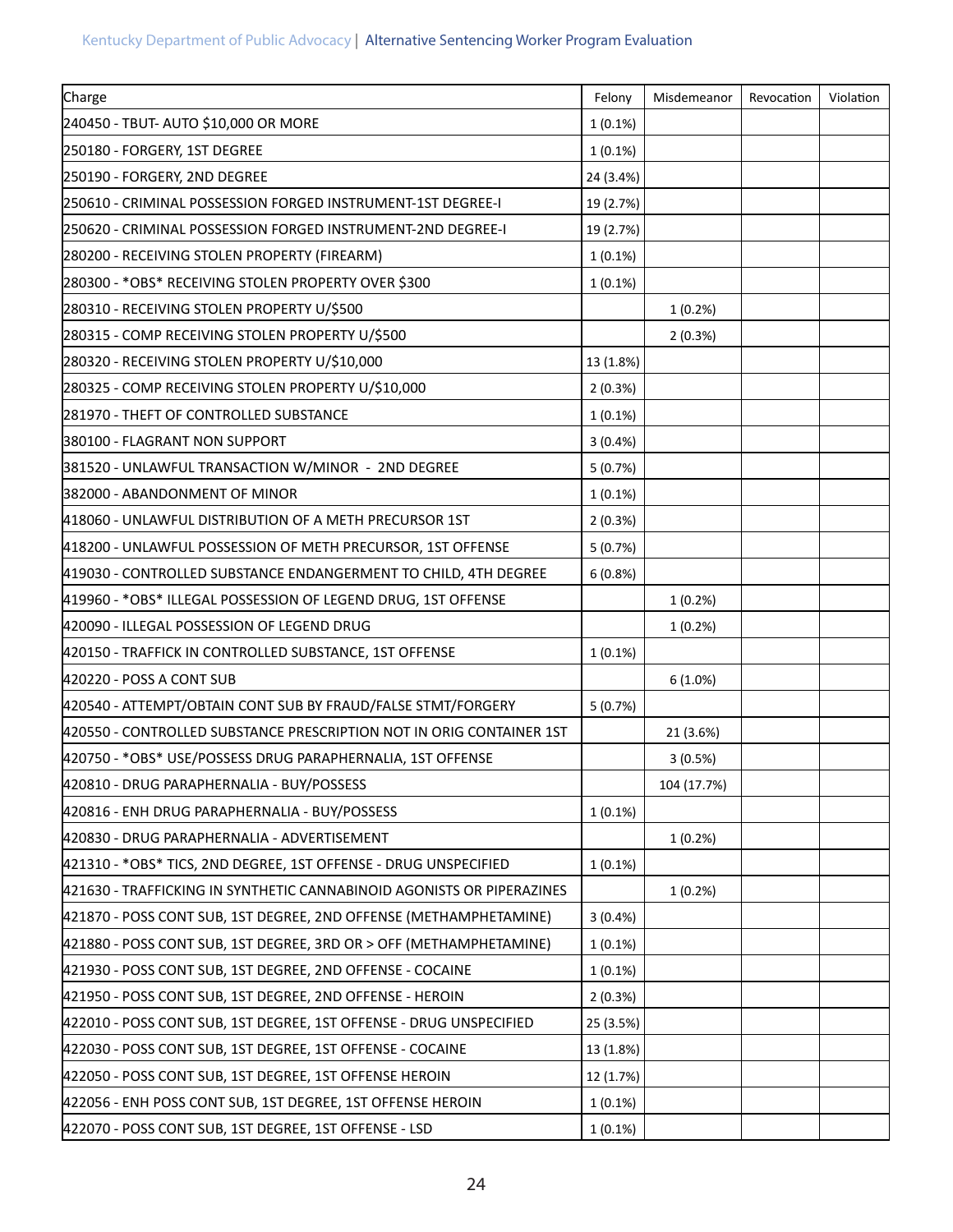| Charge                                                                        | Felony     | Misdemeanor | Revocation | Violation |
|-------------------------------------------------------------------------------|------------|-------------|------------|-----------|
| 422090 - POSS CONT SUB, 1ST DEGREE, 1ST OFFENSE - OPIATES                     | $1(0.1\%)$ |             |            |           |
| 422150 - POSS CONT SUB, 1ST DEGREE, 1ST OFF (METHAMPHETAMINE)                 | 49 (6.9%)  |             |            |           |
| 422156 - ENH POSS CONT SUB, 1ST DEGREE, 1ST OFF (METHAMPHETAMINE)             | $1(0.1\%)$ |             |            |           |
| 422440 - POSS CONT SUB, 2ND DEGREE - ANABOLIC STEROID                         |            | 1(0.2%)     |            |           |
| 422450 - POSS CONT SUB, 2ND DEGREE - DRUG UNSPECIFIED                         |            | 14 (2.4%)   |            |           |
| 422500 - POSSESSION OF SYNTHETIC CANNABINOID AGONISTS OR PIPERAZINES          |            | 4(0.7%)     |            |           |
| 422610 - *OBS* POSS CONT SUB, 3RD DEGREE, 1ST OFF - DRUG UNSPECIFIED          |            | 3(0.5%)     |            |           |
| 422630 - POSS CONT SUB, 3RD DEGREE - DRUG UNSPECIFIED                         |            | 34 (5.8%)   |            |           |
| 422990 - MANUFACTURING METHAMPHETAMINE, 1ST OFFENSE                           | 12 (1.7%)  |             |            |           |
| 422996 - ENH MANUFACTURING METHAMPHETAMINE, 1ST OFFENSE                       | $1(0.1\%)$ |             |            |           |
| 423010 - TRAFFIC IN MARIJUANA, LESS THAN 8 OZ - 1ST OFFENSE                   |            | 1(0.2%)     |            |           |
| 423016 - ENH TRAFFIC IN MARIJUANA, LESS THAN 8 OZ - 1ST OFFENSE               | $1(0.1\%)$ |             |            |           |
| 423020 - TRAFFIC IN MARIJUANA - LESS THAN 8 OUNCE - 2ND OR > OFFENSE          | $1(0.1\%)$ |             |            |           |
| 423300 - POSS OF MARIJUANA                                                    |            | 36 (6.1%)   |            |           |
| 423301 - ATT POSS OF MARIJUANA                                                |            | 1(0.2%)     |            |           |
| 423306 - ENH POSS OF MARIJUANA                                                |            | 1(0.2%)     |            |           |
| 423310 - * OBS* POSSESSIONOF MARIJUANA                                        |            | 1(0.2%)     |            |           |
| $ 423640 - TICS$ , 1ST DEGREE, 2ND OR > (>= 2 GMS METHAMPHETAMINE)            | 1(0.1%)    |             |            |           |
| 423650 - TICS, 1ST DEGREE, 1ST OFFENSE (>= 2 GMS METHAMPHETAMINE)             | 7(1.0%)    |             |            |           |
| 423660 - TICS, 1ST DEGREE, 1ST OFFENSE (< 2 GMS METHAMPHETAMINE)              | 23 (3.2%)  |             |            |           |
| 423665 - COMP TICS, 1ST DEGREE, 1ST OFFENSE (< 2 GMS METHAMPHETAMINE)         | 2(0.3%)    |             |            |           |
| 423666 - ENH TICS, 1ST DEGREE, 1ST OFFENSE (< 2 GMS METHAMPHETAMINE)          | $1(0.1\%)$ |             |            |           |
| $ 423670 - TICS$ , 1ST DEGREE, 2ND OR > (< 2 GMS METHAMPHETAMINE)             | $1(0.1\%)$ |             |            |           |
| 423680 - TICS, 1ST DEGREE, 1ST OFFENSE (>=4 GMS COCAINE)                      | $1(0.1\%)$ |             |            |           |
| 423700 - TICS, 1ST DEGREE, 1ST OFFENSE (< 4 GMS COCAINE)                      | 7(1.0%)    |             |            |           |
| 423710 - TICS, 1ST DEGREE, 2ND OR > OFFENSE (< 4 GMS COCAINE)                 | 1(0.1%)    |             |            |           |
| 423720 - TICS, 1ST DEGREE, 1ST OFFENSE (>=10 D.U. OPIATES)                    | 2(0.3%)    |             |            |           |
| 423740 - TICS, 1ST DEGREE, 1ST OFFENSE (< 10 D.U. OPIATES)                    | $1(0.1\%)$ |             |            |           |
| $ 423750 - TICS$ , 1ST DEGREE, 2ND OR > OFFENSE (< 10 D.U. OPIATES)           | $1(0.1\%)$ |             |            |           |
| 423780 - TICS, 1ST DEGREE, 1ST OFFENSE (<2 GMS HEROIN)                        | 2(0.3%)    |             |            |           |
| 423810 - TICS, 1ST DEGREE, 1ST OFFENSE (>=10 D.U. DRUG UNSPECIFIED)           | $7(1.0\%)$ |             |            |           |
| 423820 - TICS, 1ST DEGREE, 1ST OFF (<10 D.U. DRUG UNSP SCHED 1& 2)            | 6(0.8%)    |             |            |           |
| 423860 - TRAFFICKING SYNTHETIC DRUGS 1ST OFFENSE - CLASS A MISD               |            | 1(0.2%)     |            |           |
| 423900 - POSSESSION OF SYNTHETIC DRUGS - CLASS B MISDEMEANOR                  |            | 4 (0.7%)    |            |           |
| 424450 - TICS, 2ND DEGREE, 1ST OFFENSE - (< 20 D.U. BARBITUATE)               | $1(0.1\%)$ |             |            |           |
| 424550 - TICS, 2ND DEGREE, 1ST OFF (>=20 D.U. DRUG UNSPECIFIED SCH 3)         | 2(0.3%)    |             |            |           |
| 424555 - COMP TICS, 2ND DEGREE, 1ST OFF (>=20 D.U. DRUG UNSPECIFIED SCH<br>3) | $1(0.1\%)$ |             |            |           |
| 424570 - TICS, 2ND DEGREE, 1ST OFF(<20 D.U. DRUG UNSP SCHED 3)                | 1(0.1%)    |             |            |           |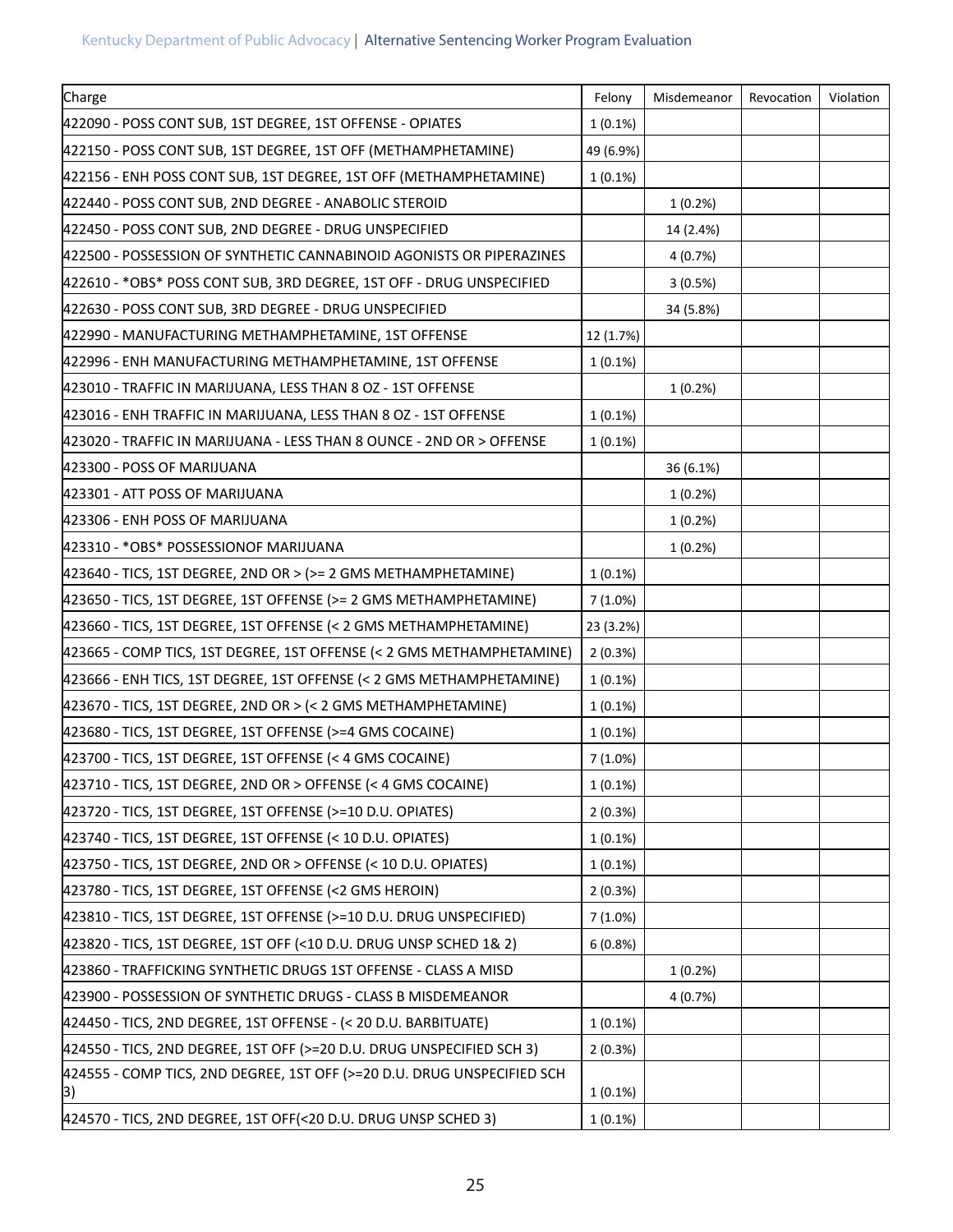| Charge                                                                | Felony     | Misdemeanor | Revocation | Violation |
|-----------------------------------------------------------------------|------------|-------------|------------|-----------|
| 425700 - TICS, 3RD DEGREE, 1ST OFFENSE (>=20 D.U. DRUG UNSPECIFIED)   |            | 1(0.2%)     |            |           |
| 425720 - TICS, 3RD DEGREE, 1ST OFFENSE (< 20 D.U. DRUG UNSPECIFIED)   |            | 1(0.2%)     |            |           |
| 490090 - DRIVING DUI SUSPENDED LICENSE, 3RD OFF, AGGRAVATOR           | $1(0.1\%)$ |             |            |           |
| 490100 - DRIVING MV WHILE LICENSE SUSPENDED FOR DUI - 3RD OR >OFFENSE | 2(0.3%)    |             |            |           |
| 490120 - ESCAPE-2ND DEGREE IDENTIFY FACILITY                          | 6(0.8%)    |             |            |           |
| 490121 - ATT ESCAPE-2ND DEGREE IDENTIFY FACILITY                      |            | 1(0.2%)     |            |           |
| 490310 - PROMOTING CONTRABAND - 1ST DEGREE                            | 32 (4.5%)  |             |            |           |
| 492010 - BAIL JUMPING - 1ST DEGREE                                    | 3(0.4%)    |             |            |           |
| 502300 - TAMPERING WITH PHYSICAL EVIDENCE                             | 21 (2.9%)  |             |            |           |
| 502301 - ATT TAMPERING WITH PHYSICAL EVIDENCE                         |            | 1(0.2%)     |            |           |
| 512600 - UNLAWFUL ACCESS TO COMPUTER, 1ST DEGREE                      | $1(0.1\%)$ |             |            |           |
| 521960 - CONVICTED FELON IN POSSESSION OF A FIREARM                   | 5(0.7%)    |             |            |           |
| 521970 - CONVICTED FELON IN POSSESSION OF A HANDGUN                   | 4(0.6%)    |             |            |           |
| 702400 - ENGAGING IN ORGANIZED CRIME-CRIMINAL SYNDICATE               | 3(0.4% )   |             |            |           |
| 711490 - FRAUDULENT USE OF CREDIT CARD U/\$500 W/6 MONTH PERIOD       |            | 1(0.2%)     |            |           |
| 711500 - FRAUDULENT USE OF CREDIT CARD U/\$10,000                     | 3(0.4%)    |             |            |           |
| 731010 - PERSISTENT FELONY OFFENDER - FIRST DEGREE                    | 32 (4.5%)  |             |            |           |
| 731020 - PERSISTENT FELONY OFFENDER - 2ND DEGREE                      | 21 (2.9%)  |             |            |           |
| 9999990 - TBUT U/500                                                  |            |             |            | 1(1.1%)   |
| <b>TOTALS</b>                                                         | 714        | 588         | 362        | 95        |